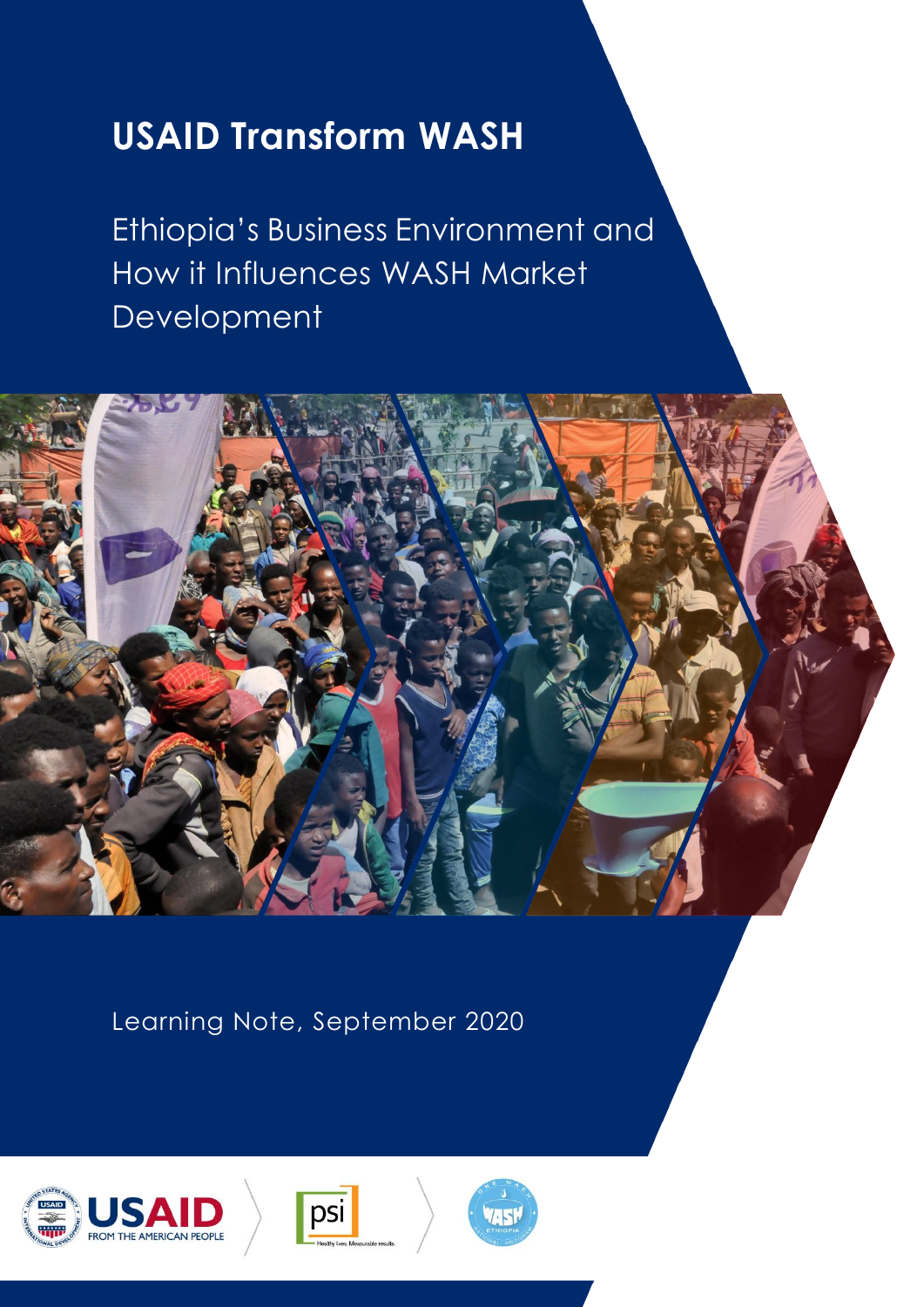## **Table of Contents**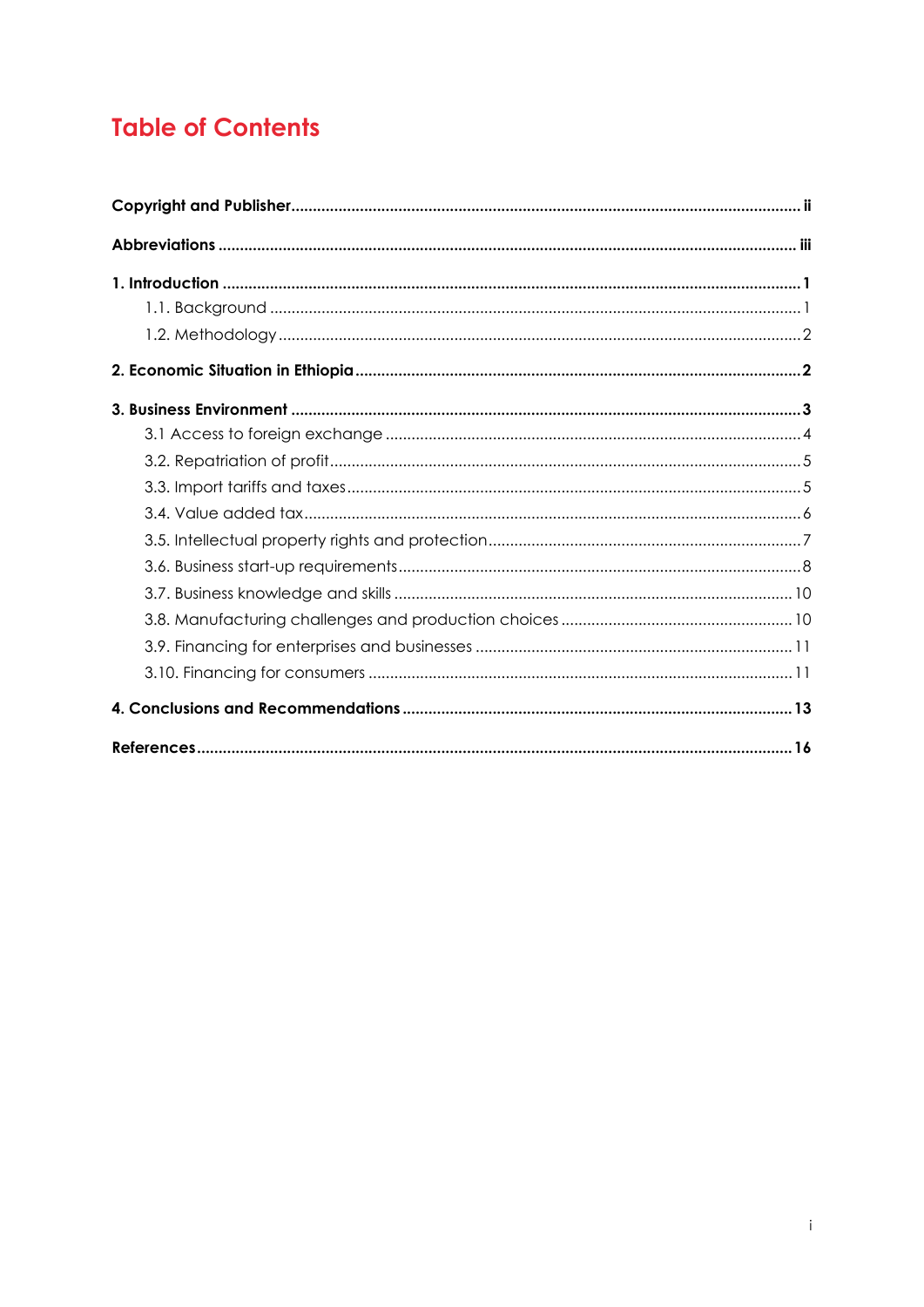## <span id="page-2-0"></span>**Copyright and Publisher**

USAID Transform WASH aims to improve water, sanitation and hygiene (WASH) outcomes in Ethiopia by increasing market access to and sustained use of a broader spectrum of affordable WASH products and services, with a substantial focus on sanitation.

Transform WASH achieves this by transforming the market for low-cost quality WASH products and services: stimulating demand at the community level, strengthening supply chains, and improving the enabling environment for a vibrant private market.

USAID Transform WASH is a USAID-funded activity implemented by PSI in collaboration with SNV, Plan International, and IRC WASH. The consortium is working closely with government agencies, including the Ministry of Health, the Ministry of Water, Irrigation and Electricity, the One WASH National Program, and regional and sub-regional governments.

#### **© 2020, USAID Transform WASH**

Permission is hereby granted for sharing and adaptation of this material, in whole or in part, for non-commercial use, educational, scientific or development-related purposes, provided that the appropriate and full citation is given.

This learning note explores the challenges to the business environment in Ethiopia and highlights opportunities for growth and investment into WASH products and services.

**Authors:**  Eline Bakker and Peter Feldman, IRC WASH

#### **Research Contributors:**

Ephraim Mebrate, Tsegaye Yeshiwas and Bret McSpadden, IRC WASH

#### **Reviewers:**

Monte Achenbach, Chief of Party, USAID Transform WASH, PSI Dr. Jane Bevan, Rural WASH Manager, UNICEF Ethiopia Salfiso Kitabo, Country Director Ethiopia, water.org Dr. Yonas Alem, University of Gothenburg Lars Osterwalder, IRC WASH

#### **Design and layout:**

Tsegaye Yeshiwas, IRC WASH

Cite this publication as follows: Bakker, E. and Feldman, P., 2020*.* Ethiopia's Business Environment and How it Influences WASH Market Development. Addis Ababa: USAID Transform WASH.







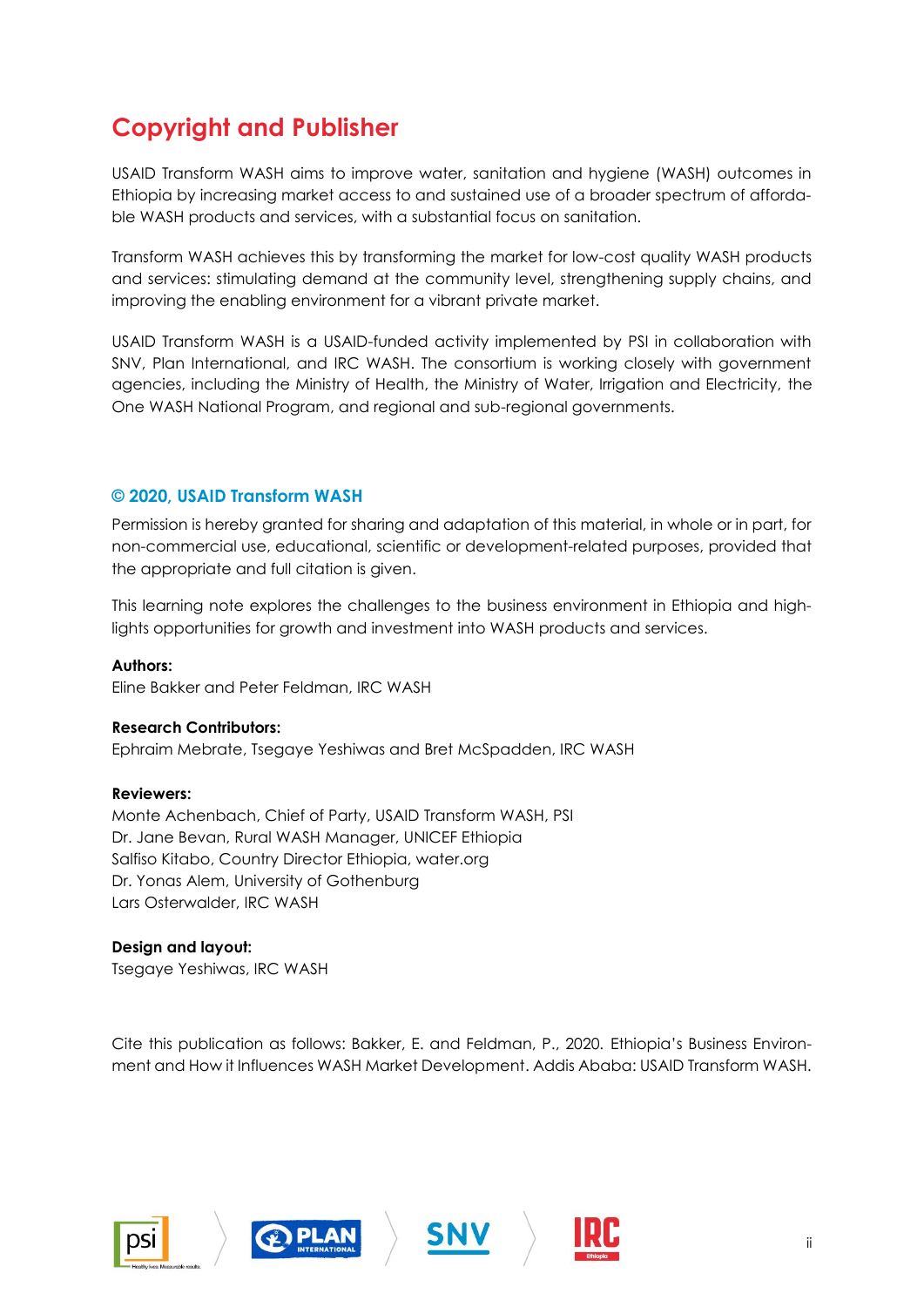## <span id="page-3-0"></span>**Abbreviations**

| ACSO          | Agency for Civil Society Organizations                      |
|---------------|-------------------------------------------------------------|
| CBE           | Central Bank of Ethiopia                                    |
| <b>CBO</b>    | Community Based Organizations                               |
| <b>CLTSH</b>  | Community-Led Total Sanitation                              |
| <b>EFDA</b>   | Ethiopian Food and Drug Authority                           |
| <b>ETB</b>    | Ethiopian Birr                                              |
| <b>FDRE</b>   | Federal Democratic Republic of Ethiopia                     |
| <b>FMOH</b>   | Federal Ministry of Health                                  |
| Forex         | Foreign Exchange                                            |
| <b>GDP</b>    | <b>Gross Domestic Product</b>                               |
| <b>GTP</b>    | Growth and Transformation Plan                              |
| IGA           | Income Generating Activity                                  |
| IP            | <b>Intellectual Property</b>                                |
| <b>MDG</b>    | Millennium Development Goals                                |
| MFI           | Microfinance Institution                                    |
| MSE           | Micro or Small Enterprise                                   |
| <b>NGO</b>    | Non-governmental Organization                               |
| <b>ODF</b>    | Open Defecation Free                                        |
| <b>PSNP</b>   | Productive Safety Net Program                               |
| <b>SACCO</b>  | <b>Savings and Credit Cooperatives</b>                      |
| <b>SDG</b>    | Sustainable Development Goal                                |
| <b>SEE</b>    | Social Enterprise Ethiopia                                  |
| <b>SILC</b>   | Savings and Internal Lending Community                      |
| <b>TSEDU</b>  | Total Sanitation to End Open Defecation and Urination       |
| TVET          | Technical and Vocational Education and Training in Ethiopia |
| <b>UNICEF</b> | United Nations Children's Fund                              |
| VAT           | Value Added Tax                                             |
| VSLA          | Village Savings and Loan Association                        |
| <b>WASH</b>   | Water, Sanitation and Hygiene                               |
| <b>WHO</b>    | World Health Organization                                   |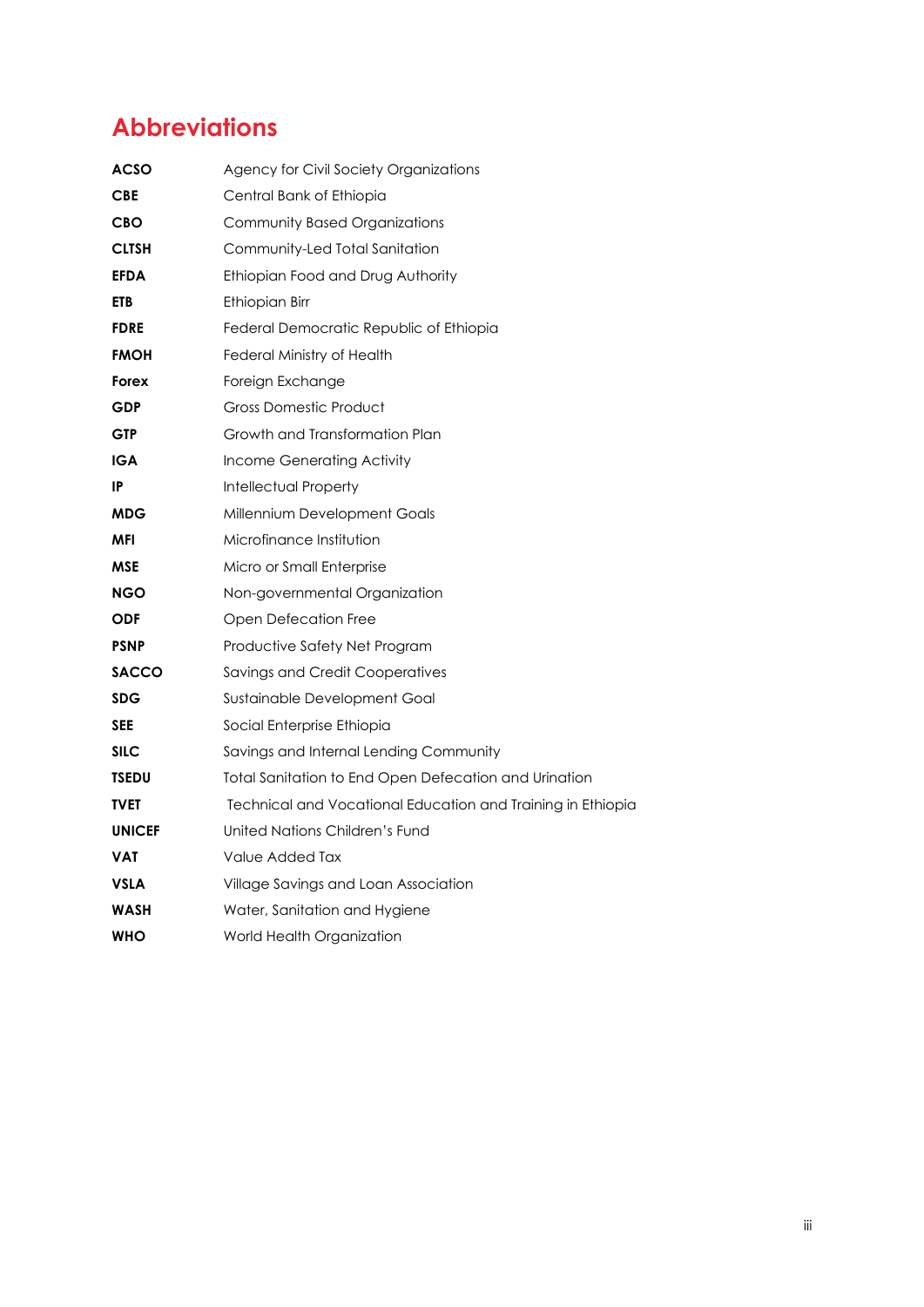### <span id="page-4-0"></span>**1. Introduction**

#### <span id="page-4-1"></span>**1.1. Background**

Ethiopia has greatly reduced the proportion of its population who practice "open defecation" from nearly 80 percent in 2000 to less than 23 percent in 2017. However, much of this improvement involved installation of unimproved household toilets, meaning that fecal waste is still open to the environment and is a potential source of disease-causing pathogens. Diarrheal diseases are Ethiopia's third leading cause of under-five mortality, causing around 70,000 deaths per year (JMP, 2017).

Unimproved toilets also frequently degrade and do not constitute a sustainable solution, nor do they meet the standard of "basic sanitation" service which is incorporated in the Sustainable Development Goals (SDGs). Only about seven percent of Ethiopia's population of over 100 million currently has access to basic sanitation – a situation that impacts health, safety, finances, and living conditions (JMP, 2017).

To meet the ambitious targets of the Sustainable Development Goals (2030) and the National Open Defecation Free (ODF) campaign (2024), <sup>1</sup> the Government of Ethiopia has called for active participation of public sector, non-governmental organizations (NGOs), community-based organizations (CBOs), private sector companies, and others to provide support and services.

The USAID Transform WASH Activity aims to help Ethiopia reach universal access to basic sanitation and hygiene services, as outlined in the country's 2nd Growth and Transformation Plan (GTP II), the National ODF Campaign, and consistent with SDG Goal 6.2. This activity, which is being carried out in partnership with the Federal Ministry of Health (FMOH) and other government and private sector partners, is helping establish a strong enabling environment for businesses which provide affordable water, sanitation and hygiene (WASH) products and services. Transform WASH is active in 41 woredas located in eight regions of the country (plus the Dire Dawa municipality) and is now in its fourth year of a five-year lifespan.

Strengthening private sector enterprises and establishing effective business models is a key focus of the project. Owing to the country's challenging sanitation situation, Transform WASH has a strong focus on that sector, including production, distribution, sales, and installation of affordable sanitation products and services. Creating consumer demand for sanitation is another principal component, carried out using a combination of Community-Led Total Sanitation and Hygiene (CLTSH), promotional efforts by the Health Extension Program, local sales agents, and actions taken by the business entrepreneurs themselves.

Though much progress has been made in improving access to WASH products so far, key challenges remain such as access to foreign exchange currency, import of raw and finished goods, intellectual property protection, business start-up costs, and others - which are discussed in the following sections.

The purpose of this Learning Note is to explore these challenges in the private sector enabling environment, as well as to highlight opportunities for growth and investment in the WASH sector. A strong private sector will not only help expand access to critical WASH products and services – but also will help Ethiopia to realize its ODF goal and to achieve GTP II and SDG targets.

<sup>1</sup> Ethiopia's National Open Defecation Free Campaign, which is also known as "Total Sanitation to

End Open Defecation and Urination – 2024" (TSEDU).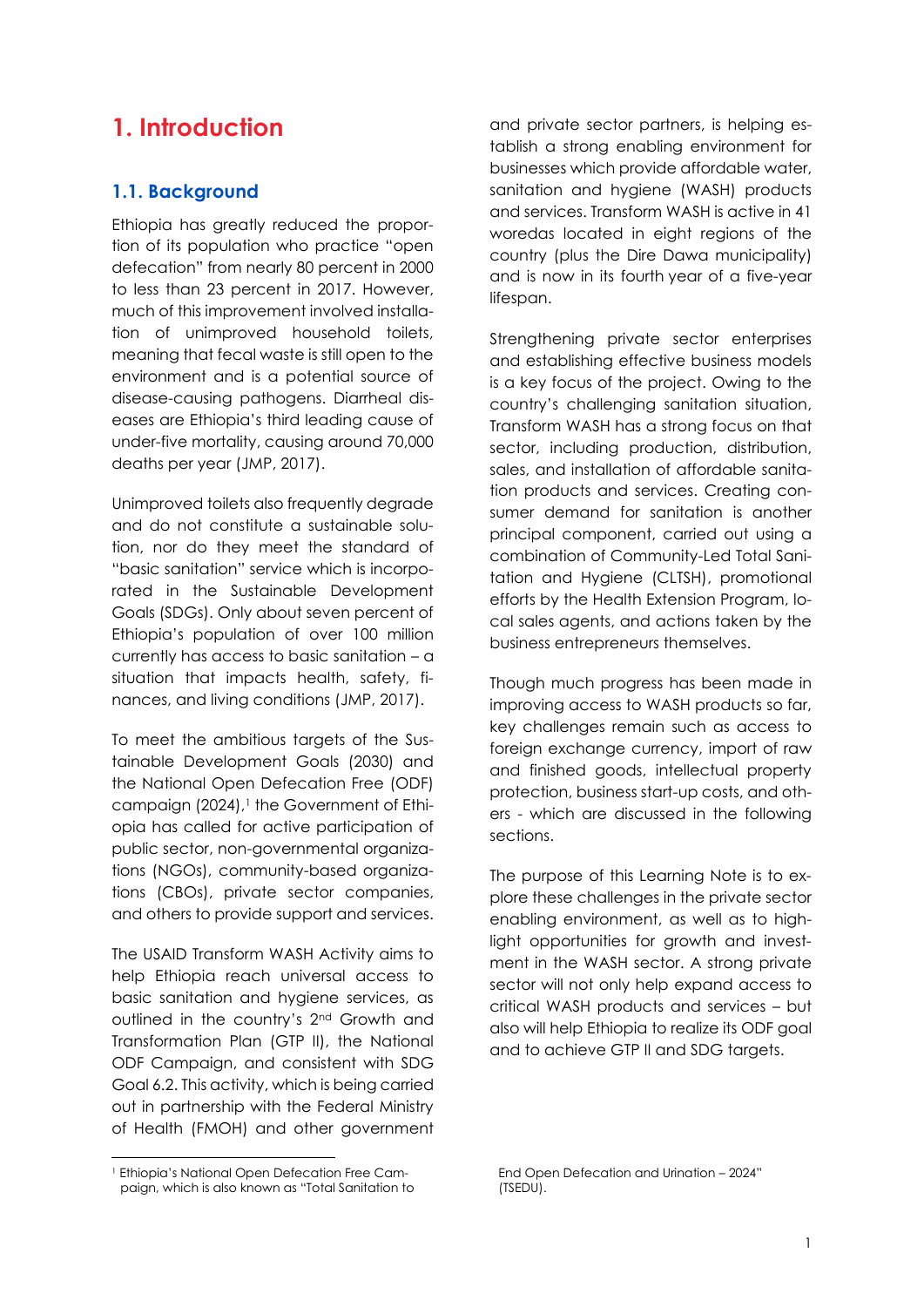#### <span id="page-5-0"></span>**1.2. Methodology**

Information used to formulate this paper was gathered from document research and augmented by in-depth interviews with more than twenty key informants in Ethiopia and the East Africa region. Informants included individuals in government agencies responsible for managing the WASH sector; companies that manufacture, import or market safe water and sanitation products; international NGOs involved with sanitation and financing interventions; and international organizations supporting the WASH sector and promoting private sector initiatives.

Questions posed to these experts included:

- How would you describe the business environment in Ethiopia, and how does it affect WASH businesses and their ability to get products to market?
- What are the key challenges businesses face in starting or expanding WASH businesses, and getting products to market?
- What strategies could be employed to more rapidly expand the WASH marketplace, and encourage the growth of enterprises in that market?

## <span id="page-5-1"></span>**2. Economic Situation in Ethiopia**

Ethiopia is Africa's second most populous nation (after Nigeria) with a population of 112 million people, and its economy is the fastest growing in the sub-Saharan region - (nine percent annual growth during the decade leading up to 2018). Despite these gains, the country still ranks as one of the world's poorest countries, with an average per capita income of US \$790 (World Bank, 2019). And although Ethiopia's economy has been growing faster than other economies in the region, the growth in (Gross Domestic Product) GDP has not translated directly to corresponding levels of poverty reduction. Nearly one quarter of the population lives below the international poverty line, and proportionately more of the poor live in rural areas (World Bank, 2016).

Achieving universal access to basic WASH services in Ethiopia will likely require further development of the country's private sector. At present, sectors such as banking, telecommunications and transportation are dominated by government-owned enterprises. A lack of competitors constrains development of manufacturing, job creation and growth of exports. Ultimately, this limits the country's trade competitiveness, contributes to the trade imbalance, and reduces the country's resilience to economic shocks. The Government of Ethiopia is therefore strengthening its focus on expanding the private sector by encouraging more foreign investment, establishing industrial parks, and pursuing other marketdriven initiatives (World Bank, 2019).

With almost 50 percent of Ethiopia's population under the age of 18, thousands of new jobs must be generated every year just to keep up with population growth. A key economic policy of the government, therefore, is to transform Ethiopia into a manufacturing hub in order to create more employment opportunities. And although relatively modest in scope, Transform WASH (and similar private sector WASH initiatives) align with and support this national economic agenda.

There are a number of government agencies that support and regulate the country's economy. These include:

- **Ministry of Finance:** Responsible for general financial management and setting national economic policy.
- **Ministry of Trade and Industry:** Responsible for managing the country's trade system and for increasing foreign exchange earnings.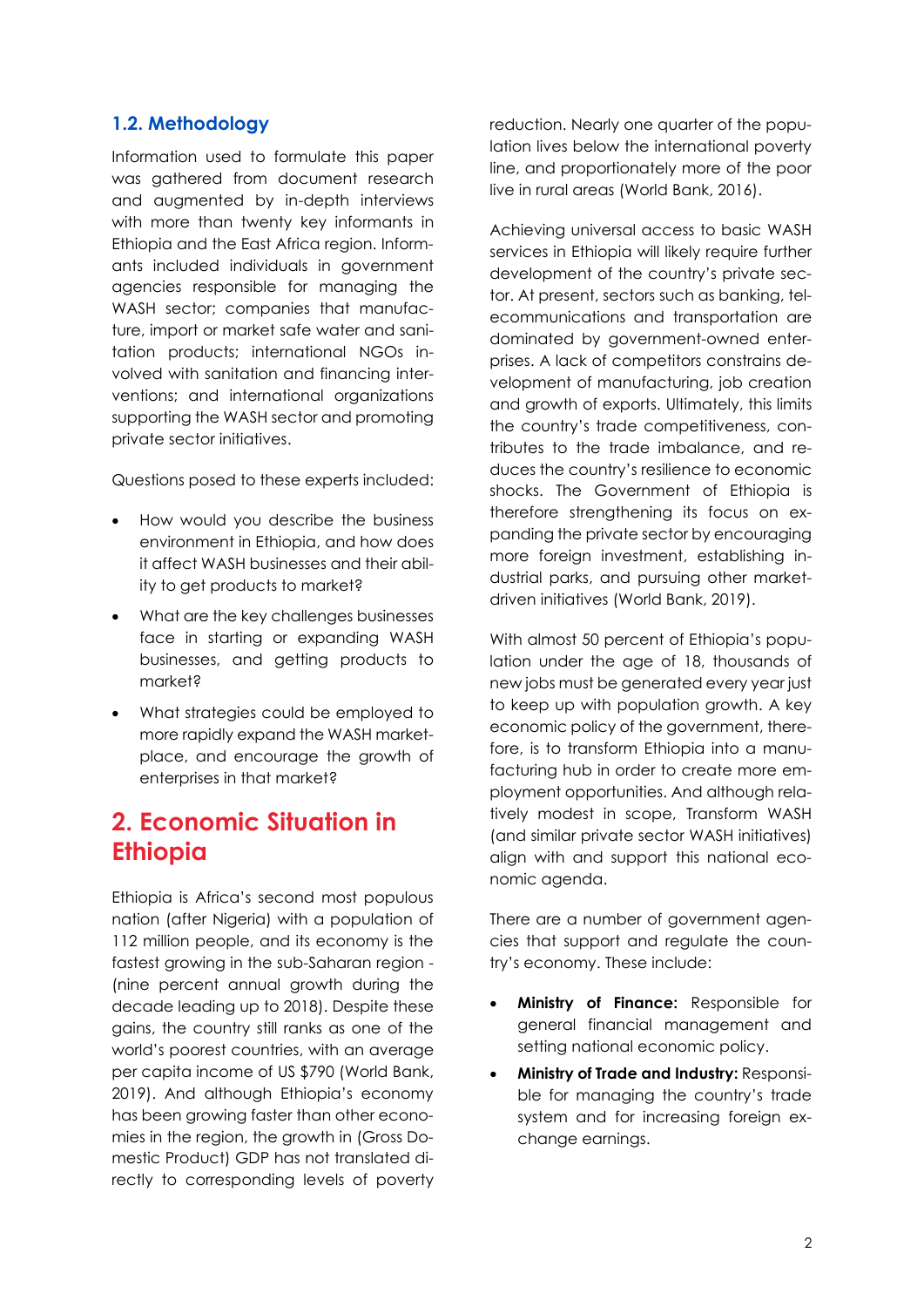- **Ethiopian Revenues and Customs Authority:** The agency within the Ministry of Revenues which is responsible for raising funds through customs duties and domestic taxation.
- **Ethiopian Investment Commission:** Responsible for promoting investment in Ethiopian industries and enterprises as well as setting regulations governing how foreign and domestic investors can operate.
- **Ministry of Urban Development and Construction:** Responsible for promoting urban development, and as a poverty reduction mechanism is also responsible for the registration and administration of micro and small enterprises (MSEs).
- **Civil Society Organizations Agency:** Responsible for overseeing the registration and reporting of all civil society organizations (CSOs). Formerly known as the Charities and Societies Agency.
- **Ethiopian Intellectual Property Office:**  Facilitates issuing and legal protection of patents, trademarks, and other intellectual property.
- **Ethiopian Food and Drug Authority:** Responsible for certifying certain WASH products, like water quality testing and treatment technologies.

### <span id="page-6-0"></span>**3. Business Environment**

The Ethiopian government has ambitious economic and development goals and is actively encouraging investment (foreign and local) into specific sectors. For example, industries such as manufacturing of plastic products have been granted exemption from customs duties on imported equipment as well as favorable tax treatment and other incentives, such as access

to land. Such incentive schemes are justified based on expected earnings of hard currency from exports. However, to qualify for an exemption from customs duties and other taxes on imported equipment, an investment needs to be valued at more than \$200,000, and the company must employ a permanent staff of at least 50 Ethiopian nationals.<sup>2</sup> This kind of incentive fails to reduce prices in a nascent, price-sensitive consumer market like the one that exists for WASH products in Ethiopia.

Ethiopia's WASH market potential is extensive. The country met its Millennium Development Goal (MDG) for drinking water supply, yet only 63 percent of urban residents and *four percent* of rural residents have access to safely managed water supplies.<sup>3</sup> Ethiopia did not meet its MDG for sanitation and has a long road ahead to meet the even more ambitious sanitation and hygiene SDGs. Only about *seven percent* of Ethiopians currently have access to basic sanitation service, and over 20 percent of the country still practices open defecation (JMP, 2017).

The sections which follow below present the key findings from document research and consultations with a wide range of business experts. These sources identified the following as the principal challenges facing WASH businesses in Ethiopia:

- Access to foreign exchange<sup>4</sup>
- Taxes and tariffs
- Intellectual property protection
- Business registration and start-up requirements
- Business knowledge and skills
- Import challenges and uncertain demand
- Business and consumers financing

<sup>2</sup> Ethiopian Investment Commission website

[<sup>\(</sup>www.investethiopia.gov.et,](http://(www.investethiopia.gov.et/) retrieved in Aug 2020) <sup>3</sup> Safely managed water supply is drinking water from an improved water source located on premises and available when needed and free of fecal and priority contamination.

<sup>4</sup> Access to Forex is also linked to a range of other challenges, including profit repatriation, royalty payments, import of raw and finished goods, and others which are reviewed further in Section 3.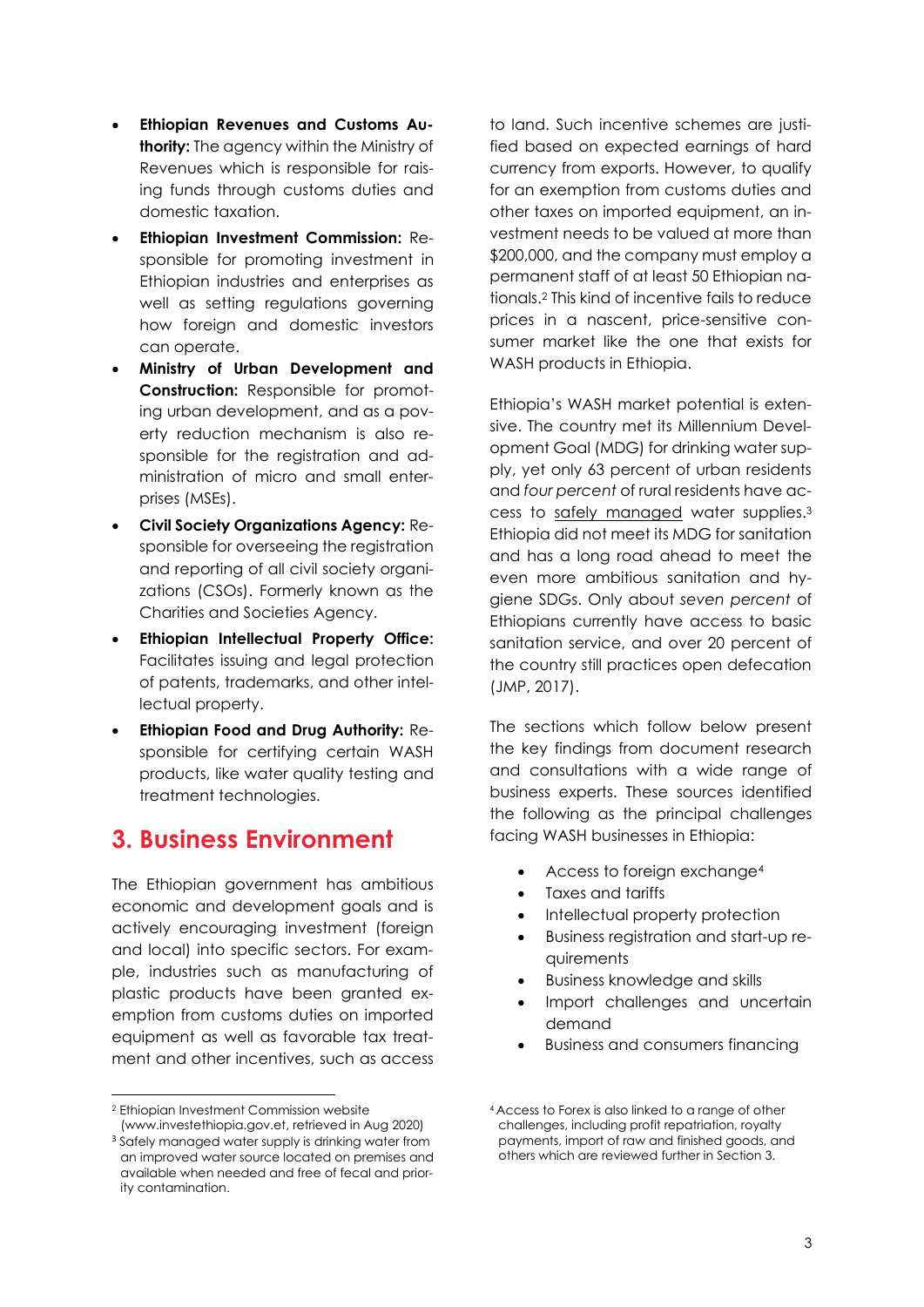#### <span id="page-7-0"></span>**3.1 Access to foreign exchange**

The national currency, the Ethiopian Birr (ETB), must be converted to a "hard currency"<sup>5</sup> through the foreign exchange market during any international transaction, such as purchase and import of raw materials or goods from outside of Ethiopia. The country imports significantly more goods than it exports (\$15 billion in imports vs. \$2 billion in exports in 2018). The trade deficit, which has hovered around \$12-13 billion per year since 2014, means that Forex (Foreign Exchange) is generally in high demand and in very short supply, and is exacerbated by below-market exchange rates (World Bank, 2018).

The Birr was devalued by 15 percent in 2017 and has continued to depreciate; analysts predict that the currency will now undergo a "managed devaluation" to encourage more foreign investment and address the country's trade imbalance (World Bank, 2017b). Devaluation of the Birr requires purchasers of imports to use an ever-increasing amount of ETB to obtain the same amount of hard currency, effectively increasing the cost of all imports and decreasing the price of exports.

For Ethiopia-based businesses that require imported goods or materials, accessing hard currency through the Ethiopian banking system is often identified as their biggest challenge, as some sectors and businesses are prioritized over others. "All transactions requiring foreign exchange are not created equal," describes a contributor to the Ethiopian Business Review.

Forex is tightly controlled in the banking system. A major portion of available Forex is earmarked for national infrastructure projects, such as the Renaissance Dam and other national priorities. Thirty percent of Forex coming into commercial banks is

transferred to the Central Bank of Ethiopia (CBE), which earmarks it for purchase of strategic materials such as fossil fuels. The remaining Forex is then allocated to businesses requesting it, according to prioritization rules. Banks have "allocation committees" that are responsible for matching available Forex with submitted applications. Prioritization tends to follow a basic system:

- 1. Priority allocations, including external debt repayments (closely monitored by CBE) and payment of foreign employees.
- 2. Materials considered "essential imports", such as fuel and pharmaceuticals, agriculture and manufacturing inputs, equipment and spare parts, profit and dividend transfers, nutritional foods for infants, and educational materials.
- 3. Other "non-essential" requests (Lloyd and Teshome, 2018).

Forex requests from non-strategic businesses or for "non-essential" purposes must, therefore, be queued and wait their turn for available funds. Businesses often wait many months for Forex and may not have a clear idea when or how much will become available. When businesses do receive an allocation, they may be required to use it quickly (i.e. within a 14-day window), and they may not receive the full requested amount. These Forex access challenges affect a business's ability to respond to orders, expand operations, maintain positive business relationships (e.g. making payments on time) and to remain competitive. Some businesses operate at a fraction of their production capacity due to Forex challenges.

<sup>5</sup> A "hard currency" is money issued by a nation or group of nations that is seen as politically and economically stable, and which is globally traded, like

the British pound, the U.S. dollar, the Euro, the Japanese Yen, etc.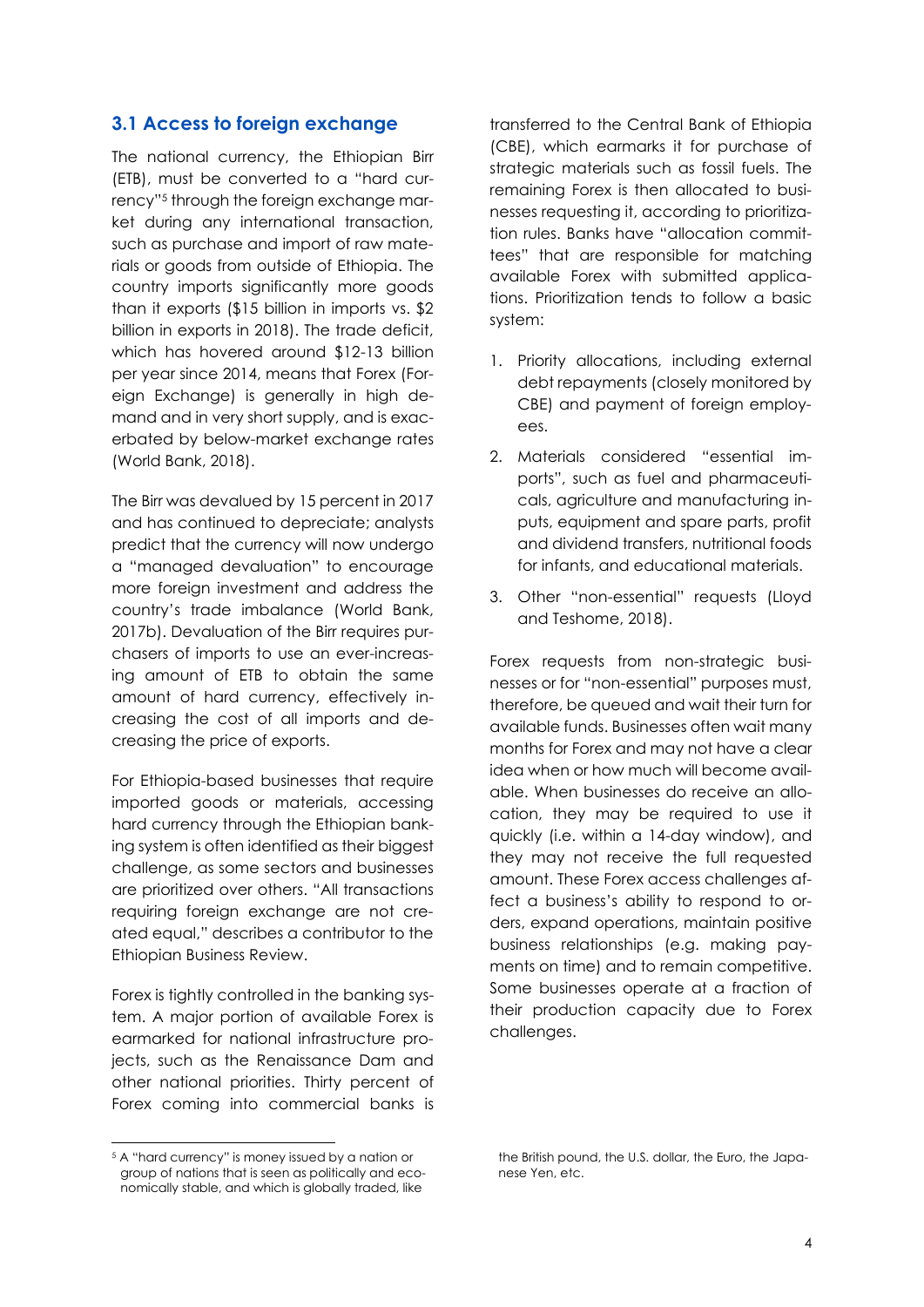#### <span id="page-8-0"></span>**3.2. Repatriation of profit**

Repatriation of profit refers to the transfer of profit earned in Ethiopia and sending it in hard currency back to a business's home country. Under Ethiopian law, foreign investors have the right to repatriate:

- profits and dividends accruing from an (approved) investment;
- principal and interest payments on external loans;
- payments related to technology transfer or management agreements;
- proceeds from sale or liquidation of an enterprise;
- proceeds from sale or transfer of shares or of partial ownership of an enterprise to a domestic investor;
- compensation paid to a foreign investor.<sup>6</sup>

Officially, there are no restrictions on the amount of profit that can be repatriated, but in practical terms business owners expressed concerns regarding limits resulting from the shortage of hard currency, and the relatively low priority placed on this type of Forex allocation. Given that Forex is closely scrutinized, businesses also must carefully comply with regulations regarding registration, permitting, periodic auditing, payment of taxes and other obligations (Ibex Frontier, 2017).

#### **Royalty payments**

Royalties are payments made by one business to another in exchange for the right to use that business's intellectual property (such as a copyright, trademark or patented design). Ethiopian law permits royalty payments for the right to use a patent, invention, design, or a secret formula or process.<sup>7</sup> A five percent tax is levied by the government on royalties paid by an Ethiopian entity as well as on the non-resident entity who is receiving them (Haile, et al., 2018).

Apart from the taxes levied, Ethiopian law does not seem to place any restrictions on royalty payments to foreign patent holders and allows for such payments to be made in Forex. Specifically, the National Bank considers royalty fees as "invisible payments" that are allowed on demand.<sup>8</sup> In practice, this means that foreign-owned businesses are likely to experience challenges receiving royalty payments due to the chronic Forex shortage in the country.

#### <span id="page-8-1"></span>**3.3. Import tariffs and taxes**

To promote domestic manufacturing, the government follows an "import substitution" model, using import tariffs (duties) to raise the cost of imported finished goods; and selectively reducing duties on imports of raw materials used to manufacture goods domestically.

Goods imported into Ethiopia are subject to up to five different types of tariffs and taxes, including customs duties, value added tax, surtax, excise tax, and withholding tax – all of which generally are added into the retail sales price paid by consumers.

**Customs duties** applied to an imported good can range from zero to 35 percent, depending on how government classifies the item – and whether it's considered a material or raw input, which will be further developed locally, or a finished product to be sold directly.

**Excise tax** is typically levied on items considered "luxuries," (e.g., perfumes), goods that are hazardous to health (tobacco products), or goods that cause social problems (alcoholic beverages).

<sup>6</sup> Investment Proclamation No. 1180/2020.

<sup>7</sup> Income Tax Proclamation No. 979/2016.

<sup>8</sup> Directive No. FXD/46/2017.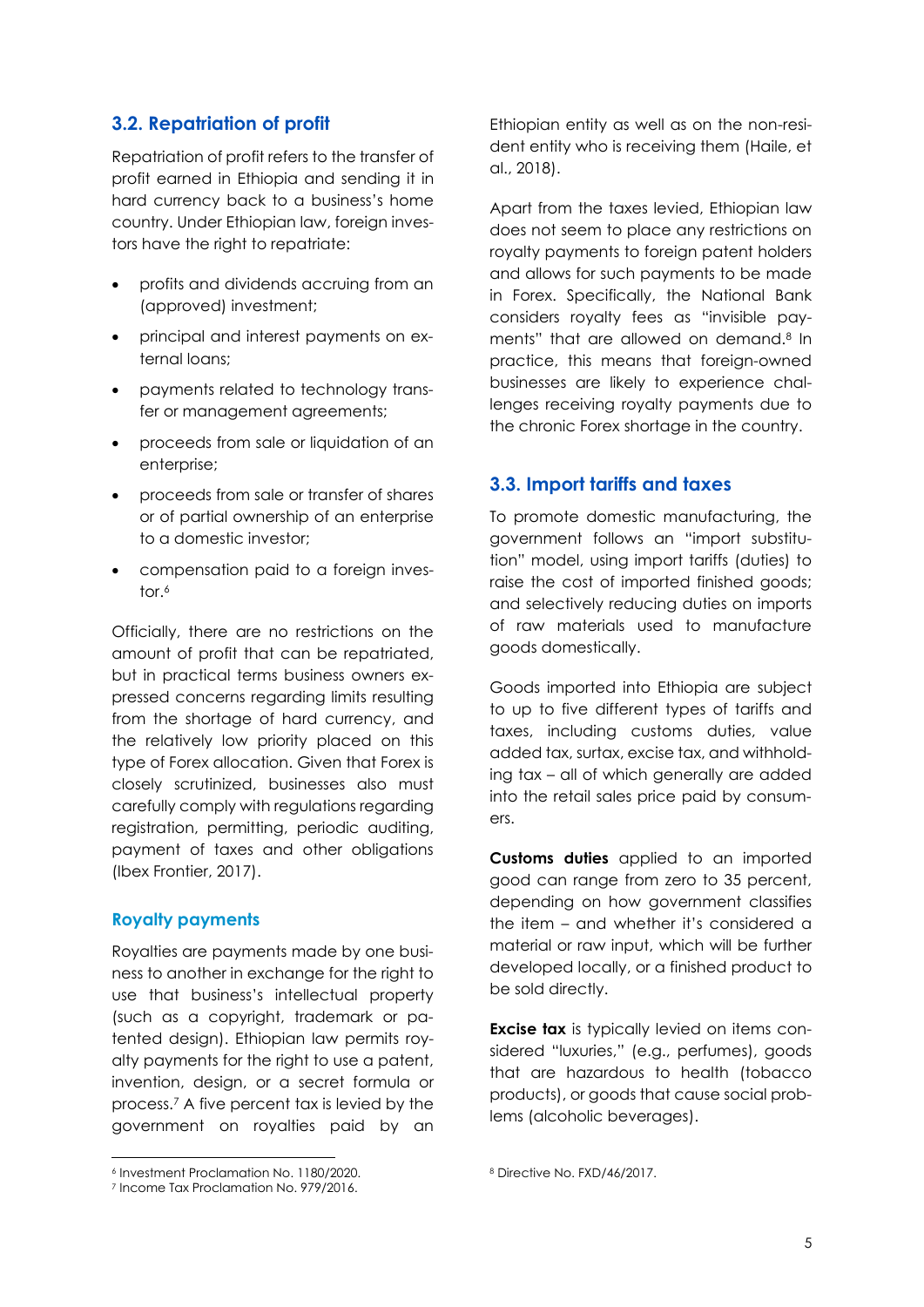**Value added tax (VAT)** of 15 percent is levied on imported goods, as well as on all domestic sales transactions when products are sold and change hands.

**Surtax** is a flat 10 percent fee used to raise additional revenue on certain products. It is based upon the sum of customs value, customs duty, excise tax, and VAT. Some products have been exempted from surtax, incl. fertilizer and petroleum (Kebede, 2019).

**Withholding tax** of three percent is applied on the customs value of imported items, and a tax of two percent on goods and services purchased locally.<sup>9</sup>

#### **Tariff and tax relief and reform**

An example of how taxes and tariffs affect the sanitation sector is provided by the SATO pan, which is currently imported into Ethiopia at a price of around 100 ETB from a manufacturer in Kenya. <sup>10</sup> SATO pans are classified as "finished products" so they are subject to the following tariffs and taxes:

- Customs duty of 30 percent
- VAT of 15 percent (at each point of sale)
- Surtax of 10 percent
- Withholding tax of three percent.

With all relevant tariffs and taxes applied to this product (and no credits applied for previous VAT payments) as well as profit margins, the pan's price rises from around 100 to nearly 400 ETB full retail price to the final purchaser (Kebede, 2019).

In the interest of keeping the price of SATO pans as low as possible (to help establish them as a new market entry in Ethiopia) the government has permitted the first few rounds of bulk imports to be exempt from customs duties; however, a long-term solution is not yet in place.

The government is presently engaged with interested parties in proposals to reduce or eliminate customs duties on certain imported WASH and menstrual hygiene products as well to reduce or eliminate certain taxes on a range of domestically-produced WASH products, such as menstrual pads and household water treatment products. <sup>11</sup> The proposed products for tariff and tax relief are relatively low-cost items aimed at base-of-pyramid consumers.

A long-term solution to the tariff and tax issues on WASH products will require that the Ethiopian Revenues and Customs Authority and Ministry of Finance get involved and, for example, re-classify certain products as "priority" items and take other relevant steps to help keep the cost of these products as low as possible.

#### <span id="page-9-0"></span>**3.4. Value added tax**

Value added tax (VAT) accounts for 41 percent of total federal revenue from domestic sources, thus is a very important income source for government. VAT is applied on imports and all subsequent product sales transactions. <sup>12</sup> Some outlets and retailers may be exempt from charging VAT (when annual turnover is less than ETB 1 million), 13 and instead pay a turnover tax (similar to a sales tax) of two to 10 percent. 14

<sup>9</sup> Income Tax Proclamation No. 979/2016.

<sup>10</sup> The SATO (Safe Toilet) pan is a low-cost molded plastic toilet pan which has a self-sealing trap lid to shut out flies, other insects, and odors. The pan requires very little water for flushing and cleaning.

<sup>11</sup> In 2019, a draft submission document requesting for tax removal on sanitary products has been submitted to the Ministry of Finance by the Ministry of Women and Children Affairs and Ministry of Health.

<sup>12</sup> In principle, it should be possible to deduct VAT charges paid in previous transactions throughout

the value chain. However, in practice this procedure, which requires accurate receipting and reporting, is not always adhered to.

<sup>13</sup> In February 2018, a Directive was issued by the Minister of Ethiopian Revenue and Customs Authority that raised the threshold for businesses to register for VAT payments from ETB 500,000 to ETB 1 million.

<sup>&</sup>lt;sup>14</sup> Turnover Tax is assessed on gross receipts, as per the Turnover Tax Proclamation No. 308/2002 and Amendment No. 611/2008.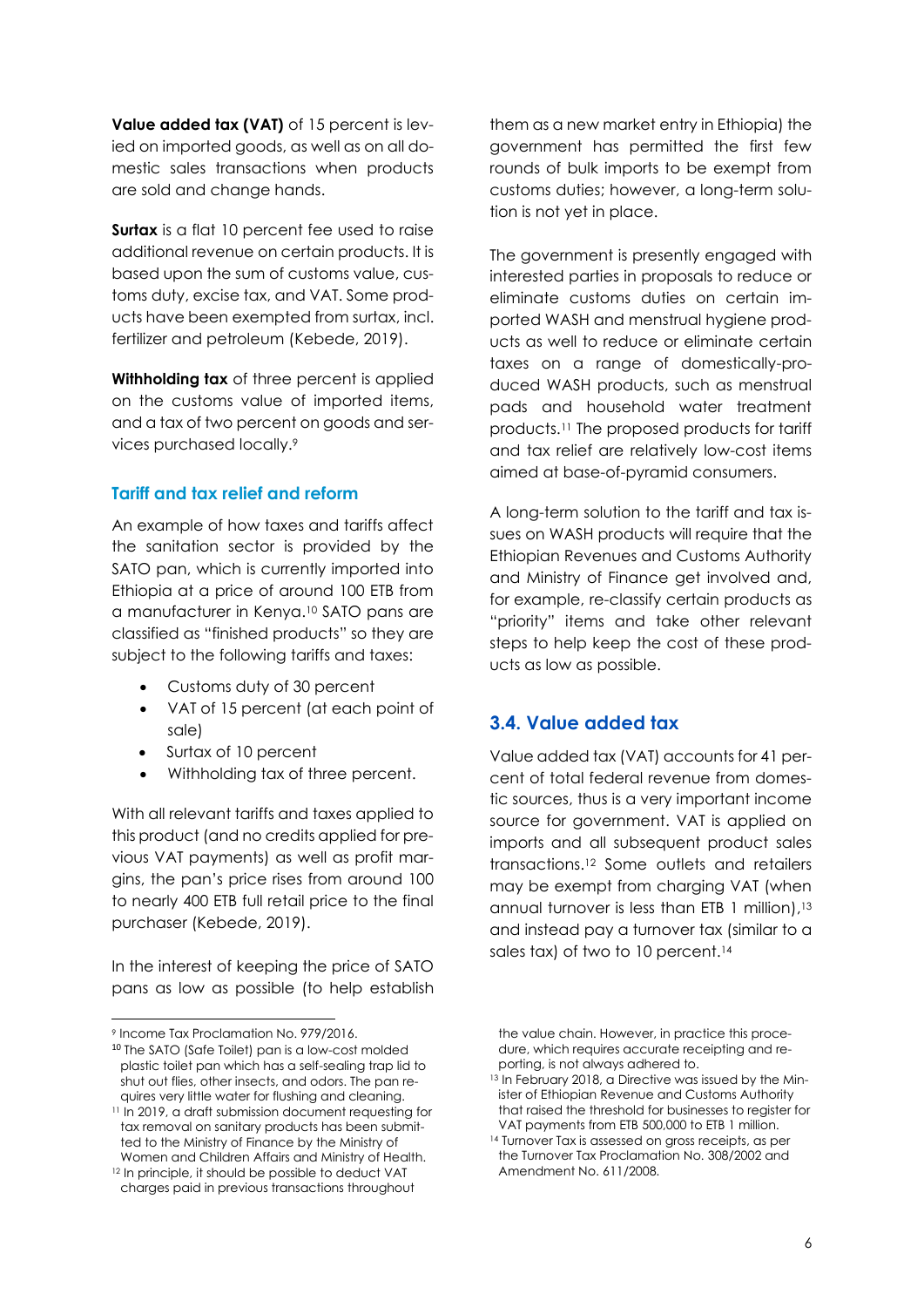Although there are procedures for adjusting VAT payments based on prior amounts paid, many businesses likely do not follow these procedures due to a lack of understanding on how the process is administered (Kebede, 2019). The consumer ultimately covers the cost of VAT and all other applied taxes.

#### <span id="page-10-0"></span>**3.5. Intellectual property rights and protection**

Intellectual property (IP) rights are granted to persons or companies for creating a design, invention, process, or work of art or music. IP rights are awarded through a legal process, and generally give the applicant exclusive rights over use of the creation for a specified period of time. Patents, copyrights, and trademarks are examples of legal mechanisms that codify IP rights.

IP rights for industrial designs enable companies to earn recognition and/or financial benefit from their inventions or creations. The Ethiopian Intellectual Property Office registers intellectual property protections under the Patent Act. 15

Two types of IP protection are most common with respect to WASH products:

**Patent of Invention:** This patent applies to a first registration of a piece of intellectual property invented in Ethiopia or for IP that is registered in Ethiopia *within 12 months from successful first registration in another country*. A patent of invention is granted an initial period of protection of 15 years and can be extended for another five years.

**Patent of Introduction:** This is used for protected inventions from abroad that will be introduced to Ethiopia. A patent of introduction is valid for a maximum of 10 years. However, patent owners must file to extend this protection every year - after the third

year - and pay relevant maintenance fees. For some patent owners, the annual renewal process may be perceived as a risk and threat to their IP protection. For example, in the United States, depending on the patent, protection is granted for 14 to 20 years (with periodic fees) (STOPfakes.gov, 2016).

Most locally registered businesses interviewed for this study found the application process for patents to be relatively straightforward. The application process requires a certificate of incorporation, suggesting it is advantageous to be a locally registered business or joint venture, the latter being a foreign business with a local counterpart.

For a joint venture, both the patent owner and the local partner are listed on the registration, implying that the local partner also would acquire the patent rights. Some patent owners have cited the joint venture modality as high risk in terms of IP protection.

There also were concerns raised regarding whether IP rights are adequately protected or enforced, once granted. However, some experts say that IP rights provide less protection than expected, since nearly any product can be copied with minor variations to circumvent patent protection. In practical terms, even if a product generates copycats (imitations), the original product may have years of advantage over its competitors. Nevertheless, businesses that have invested extensively in design innovations and their "brand" need to be able to protect those designs and brand names and will continue to rely upon patents and royalty payments to maintain their ability to operate competitively in the market.

<sup>&</sup>lt;sup>15</sup> Patent Act is also known as the Proclamation concerning Inventions, Minor Inventions, Industrial Design No. 123/1995.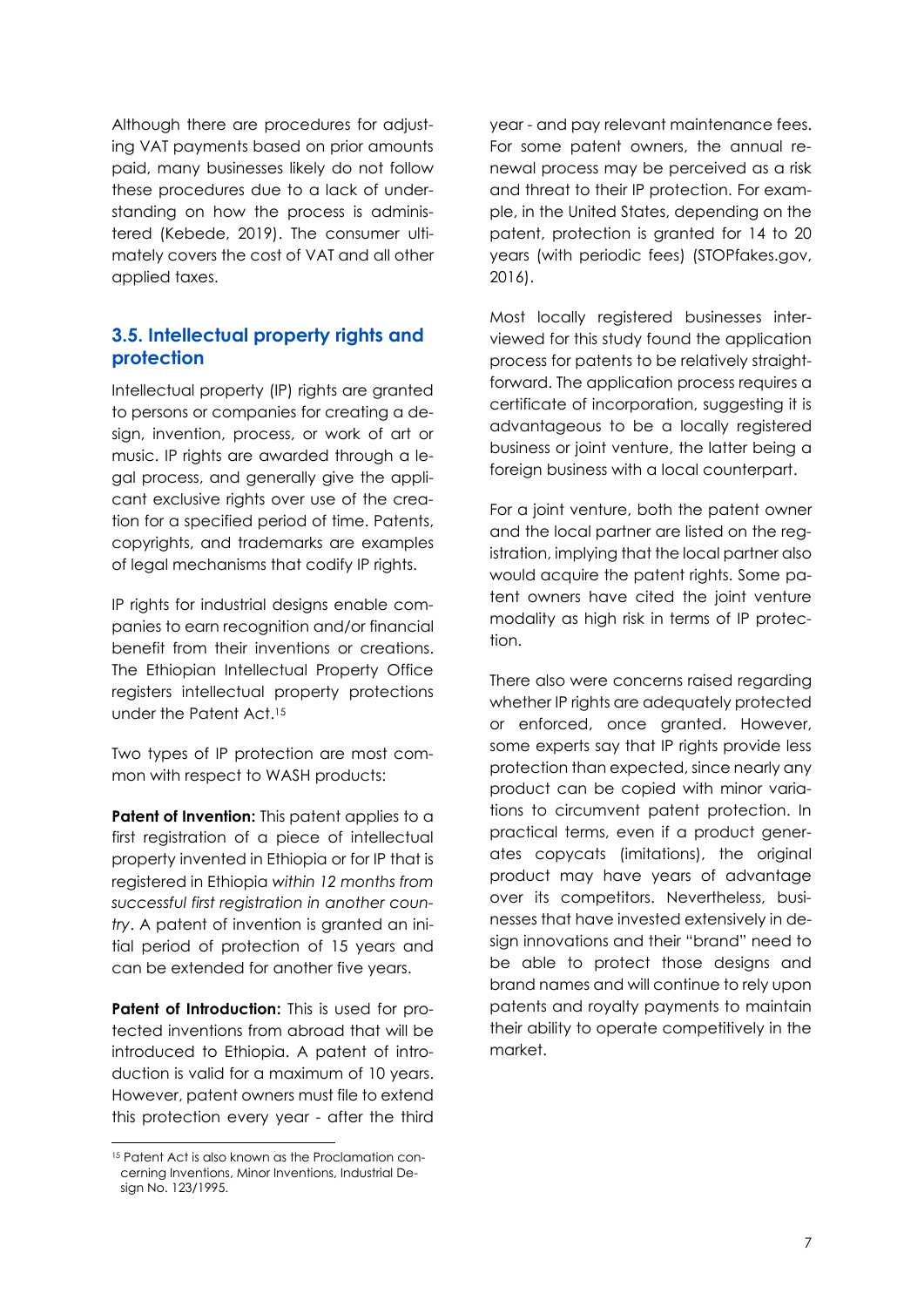#### **Use of patents in licensed production**

Licensed production is the authorized production (in Ethiopia) of a product using technology developed elsewhere. This involves obtaining permission from a company (licensor) to manufacture and sell its products. The company in Ethiopia that obtains these rights (the licensee) usually agrees to pay royalty fees to the owner or licensor (Haile, 2018).

For example, Lixil Corporation's SATO Division has established licensed manufacturing and distribution contracts with local (usually plastic) manufacturers in the region, including in Kenya and Tanzania. IP rights (patent protection) play a crucial role by protecting the licensor's technology, and also gives the licensee (local manufacturer) a market advantage.

In Ethiopia, Lixil's SATO Division has experienced some challenges licensing a local manufacturing company for production of the SATO pan. If a licensor does not have a valid Ethiopian manufacturing license, Ethiopian law does not permit the licensor to import and own a mold. Injection molds are the main capital investment required to start manufacturing plastic products. Therefore, a manufacturing licensee would purchase and import the mold, and would consequently fully own it. Such a transaction would be permanent, in other words it would not allow the licensor to subsequently change the local manufacturer by giving the mold to a new licensee if they felt this was required.

These licensing challenges can be avoided if an enterprise obtains an Ethiopian manufacturing license. Other options include establishing a joint venture with a local manufacturing company, possibly with specific contractual arrangements between the licensor and licensee, to mitigate the risks discussed above. However, the financial and administrative hurdles associated with these approaches may be

perceived as deterrents by potential investors, adding to the risk factors which could inhibit companies from exploring local manufacturing of new (WASH) products in Ethiopia.

#### **Product certification**

Though currently not applicable to sanitation, other WASH products may be required to receive a seal of approval prior to use by the Ethiopian Food and Drug Authority (EFDA). Like the World Health Organization, EFDA rates household water treatment technologies as 3-star, 2-star, 1-star or "fail", based on the product's pathogen removal efficiency (i.e., bacteria, viruses, and protozoa).

Ethiopian-made household water treatment technologies require EFDA product safety certification. However, EFDA does not currently have a laboratory to test pathogen removal efficiency, and the agency has not authorized any other domestic laboratories for these tests. Also, there are no labs in the country that can conduct tests for viruses and protozoa removal, so these have to be conducted outside of Ethiopia.

There are Ethiopian labs that can test microbial efficiency, but these have not yet been authorized by EFDA. For example, a lab run by the Ethiopian Conformity Assessment Enterprise (supervised by the Ministry of Trade and Industry) is authorized by EFDA to conduct water quality testing for bottled water, but it has not been authorized to conduct similar tests for household water treatment technologies.

#### <span id="page-11-0"></span>**3.6. Business start-up requirements**

Starting up a business in Ethiopia can require a significant up-front cash investment. A foreign company setting up on its own is required to deposit a minimum of \$200,000, and a joint venture between a foreign company and a local partner requires that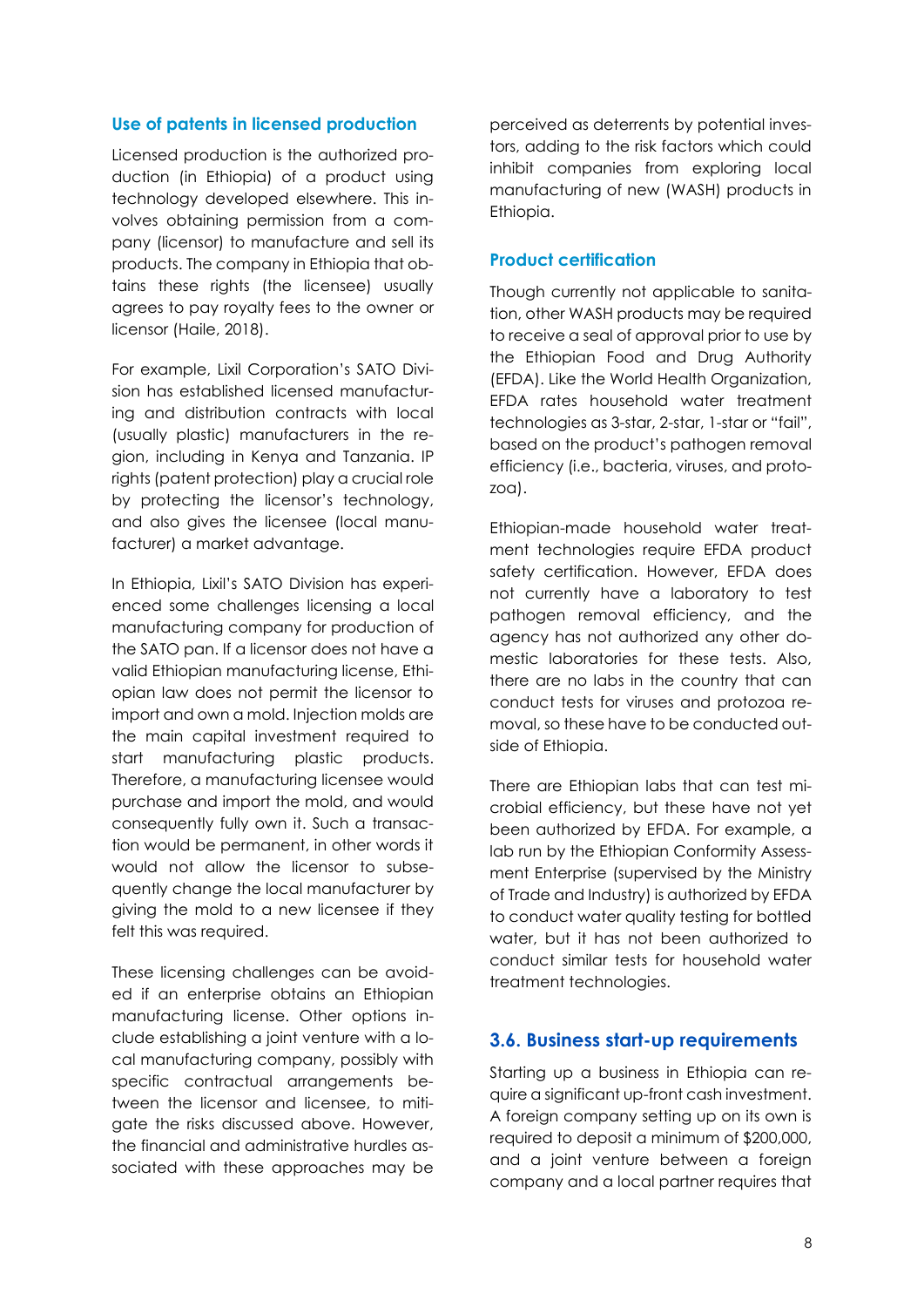the foreign entity deposit \$150,000. <sup>16</sup> While these funds can later be spent once the business is established, the size of this initial deposit can present a significant hurdle for small to medium-sized investors, especially new businesses.

Another part of the start-up process requires Environmental and Social Impact Assessments be filed and approved, which reportedly can take up to several years.

In many countries, governments have created a separate classification for businesses that are created and designed to address a social problem. These are referred to as "social enterprises" <sup>17</sup> and can support the government in meeting economic growth, public health, and other societal objectives. The aim of a social enterprise is not to maximize profits (although they must generate enough profit to be self-sustaining) – but rather to achieve and increase social impact (Yunus, 2009).

The social enterprise classification typically confers tax incentives, streamlined registration processes, and other benefits. This allows such enterprises to combine the mission of a non-profit agency with the efficiency of a for-profit company.

In Ethiopia, a registered NGO can apply to the Agency for Civil Society Organizations (ACSO) to undertake an *income generating activity* (IGA), a form of social enterprise. This allows the IGA wing of the NGO, which operates as its own entity with separate accounts, offices, and staff, to generate income (revenues) from which the NGO can cover some costs while still receiving grants and donations. There are a number of requirements to meet in order to register an IGA, including that the NGO opens a separate bank account and keeps separate books for the IGA, which

must then be operated in accordance with applicable commercial and tax laws.<sup>18</sup>

A British Council's 2017 study of socially-oriented businesses in Ethiopia found that relatively few had chosen this classification – often eager to differentiate themselves from NGOs (British Council, 2017). The study found that most of these socially-inclined businesses either registered as a *micro or small enterprise* (MSE), or as a *sole proprietorship*. Table 1 below illustrates the findings.

The study also found that regardless of their legal registration, these businesses continued to regard themselves as *social enterprises.* (British Council, 2017)

| Table 1: Legal status selected by businesses identifying |
|----------------------------------------------------------|
| themselves as "social enterprises" in Ethiopia           |
| (adapted from British Council, 2017)                     |

| Legal status<br>selected               | No. of<br>respond-<br>ents | Percent of<br>respond-<br>ents |
|----------------------------------------|----------------------------|--------------------------------|
| Micro and small<br>Enterprise (MSE)    | 41                         | 31%                            |
| Sole proprietorship                    | 30                         | 22%                            |
| Cooperative                            | 12                         | 9%                             |
| Partnership                            | 11                         | 8%                             |
| Charity or society                     | 9                          | 7%                             |
| Limited partnership                    | 8                          | 6%                             |
| Private limited<br>company             | 8                          | 6%                             |
| NGO / non-profit                       | 6                          | 4%                             |
| NGO with income<br>generating activity | 5                          | $4\%$                          |
| Share company                          | 2                          | $1\%$                          |
| Joint venture                          | $\overline{2}$             | $1\%$                          |
| General partnership                    | 0                          | 0%                             |
| Total                                  | 134                        |                                |

<sup>18</sup> Organizations of Civil Societies Proclamation 1113/2019.

<sup>16</sup> Investment Proclamation No. 1180/2020.

<sup>17</sup> In the United Kingdom, these are *called community interest companies*, and in South Africa, *non-profit companies.*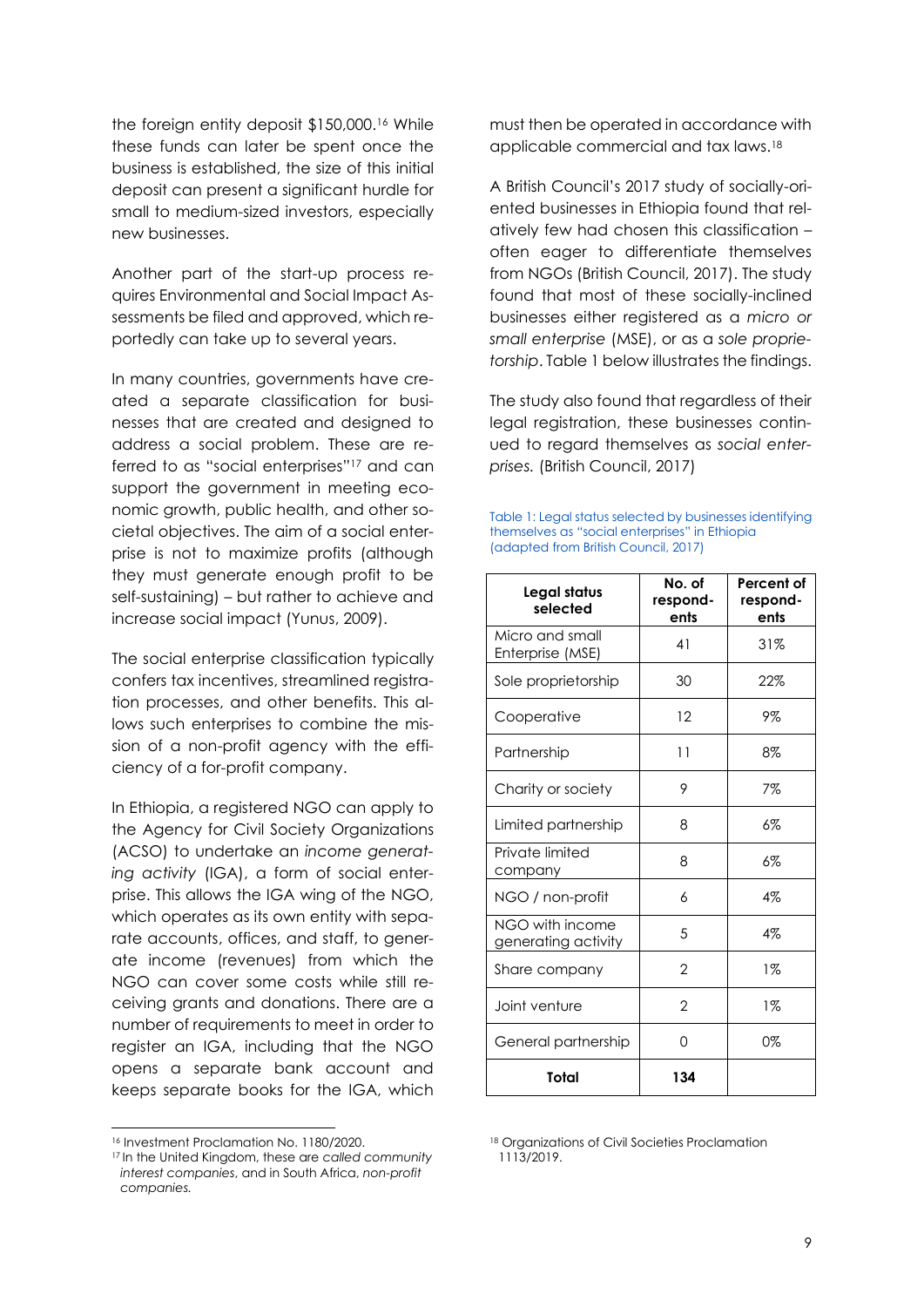MSEs are an important element of the government's efforts to boost employment. Registration of MSEs is done through the Ministry of Urban Development and Construction and reportedly is fairly straightforward with low barriers to entry. However, there are limits to capital and human resources (e.g., a maximum of 30 employees for small enterprises).

If a socially minded business registers as a commercial company with the Ministry of Trade and Industry, that business will be in competition with mainstream for-profit companies and is subject to the same rigorous investment and tax regulations.

The Social Enterprise Ethiopia (SEE) organization, a relatively new network of social entrepreneurs, seeks to expand this sector of the Ethiopian economy. A key SEE focus is to achieve separate legal recognition for social enterprises in the country (Patton, 2018).

The use of a separate "social enterprise" business registration system has taken root in other countries to encourage start-up and expansion of organizations focused on assisting governments to achieve their social welfare targets. A similar classification approach in Ethiopia might help systematize and simplify the current reaistration situation and serve to expand the number and scale of organizations devoted to these objectives.

#### <span id="page-13-0"></span>**3.7. Business knowledge and skills**

Some investors raise concerns about limitations of the industrial infrastructure in the country and the general capacity of the manufacturing workforce. Businesses may feel they are in a bind; wanting to buy parts and components locally, but, due to limits of equipment, workforce capability, and other constraints, they resort to the cumbersome and costly import process.

Although entrepreneurs running businesses in Ethiopia recognize the challenge of an under-skilled workforce, many accept it as part of the mission of socially motivated industries. Their products as well as their business model seek to contribute constructively to the Ethiopian workforce and economy.

The government has recognized the importance of strengthening technical skills, investing in technical training institutes such as the Adama Technical University. However, additional steps will be required to ensure that needed machinery and equipment can be imported so that local manufacturing can more rapidly expand.

#### <span id="page-13-1"></span>**3.8. Manufacturing challenges and production choices**

Businesses in Ethiopia face a variety of challenges with respect to acquiring needed manufacturing inputs. It can take six to nine months to complete a material import process or to receive an order from a distributor. And after receiving a container of raw materials following a months-long process, the materials may get used up within the first month of production.

A consequence of this inefficiency is that manufacturers often choose to produce well-known products with strong existing demand (requiring little to no marketing), rather than take a risk on a new product line with unproven demand or profit margins (e.g., low-cost sanitation products).

There are other aspects of the imports process that can cause further complications. Some businesses reported that government classification of products to be imported can change from one round to the next, leading to increases in fees, delays from review and dispute resolution processes, and additional expenses such as demurrage (storage charges) accrued while disputes are being resolved. Some businesses reported requests for non-mandatory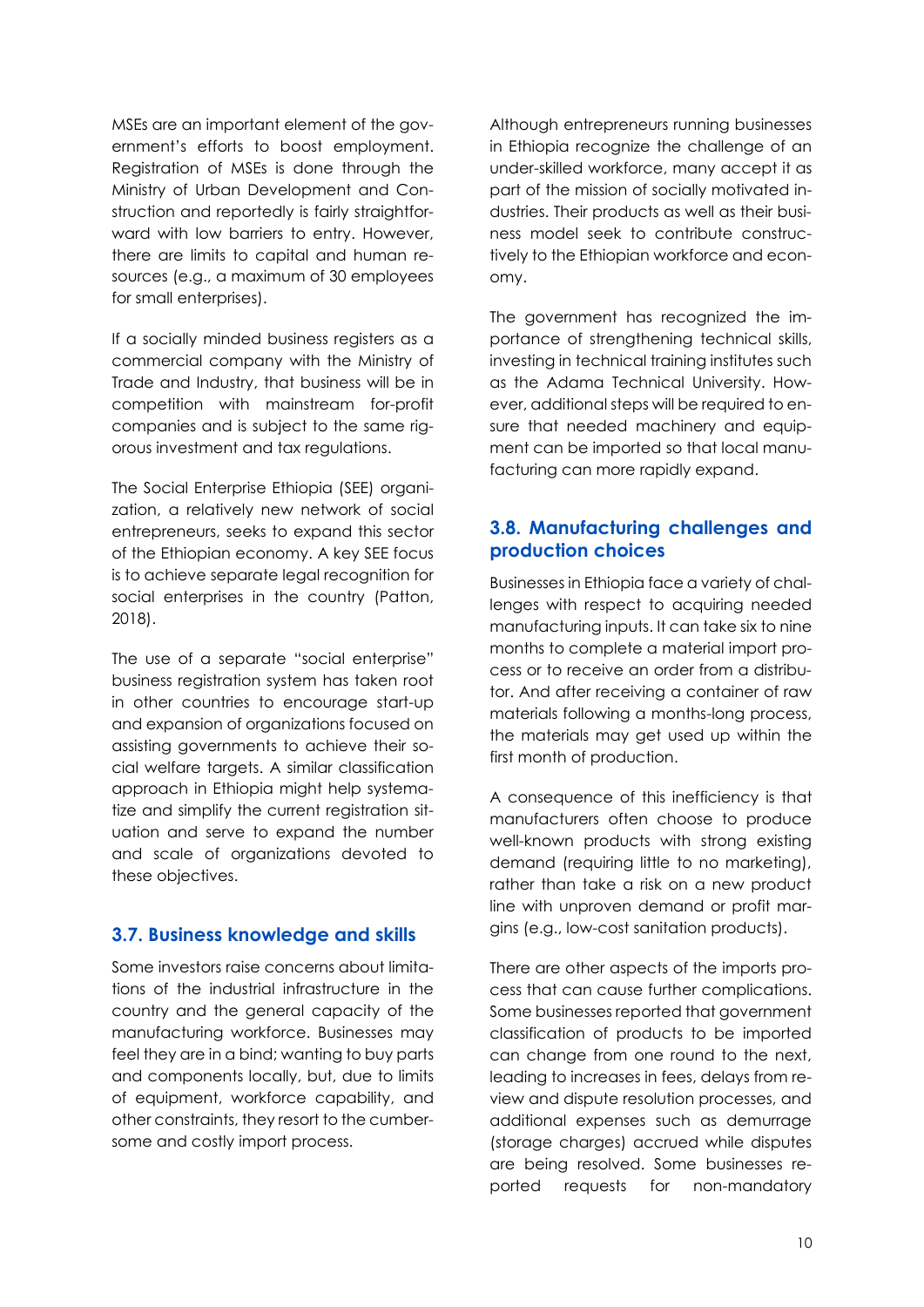certificates and additional stamps of approval, which further delayed the process and increased demurrage charges.

#### <span id="page-14-0"></span>**3.9. Financing for enterprises and businesses**

The credit market for businesses offering sanitation and other WASH products and services is still quite new and under development. High commercial interest rates and uncertain consumer demand are key disincentives for potential borrowers. Private sector businesses in Ethiopia often mention the lack of access to affordable financing as one of their top challenges (Ahmed, 2019). The range of WASH businesses is quite broad and includes small-scale artisans manufacturing or installing latrine pans and slabs, retail shops selling household-oriented products, importers, wholesale distributors, and commercial manufacturing operations. There are several financing options available, depending on the type of business. For local enterprises, borrowing from Savings and Credit Cooperatives (SACCOs) or Microfinance Institutions (MFIs) are options. However, although such lenders are familiar with the agricultural sector, most know relatively little about WASH enterprises.

As borrowers, WASH businesses generally have a good repayment reputation, but evidence suggests that sanitation businesses can have problems with late payments – possibly due to the seasonality of their customers' income (Aboma, 2020).

Financial support for WASH businesses is offered by some NGOs, either for start-ups or to expand existing operations. Interventions may be in the form of dedicated programmatic funds, as well as in-kind support such as marketing and advocacy to build demand for products and services. Other NGOs have provided capital directly to MFIs for specific WASH loan products.

For larger-scale operations such as manufacturing, financing will likely need to be secured through commercial banks (or brought in by foreign joint-venture partners). Credit institutions may struggle with providing loans to a relatively new type of industry client.

A related problem is that investors may perceive these WASH products as high-risk, as they are being introduced in a relatively new and untested Ethiopian market. Some businesses have expressed a desire to have "demand guarantees" provided to them by government or development agencies – to ensure that at least a certain number of the products they produce (or import) will be purchased at a known price level.

It will require a concerted effort by government and support agencies to establish more widespread credit options for the emerging market for WASH products and services.

#### <span id="page-14-1"></span>**3.10. Financing for consumers**

Affordability of WASH products and services remains a significant concern for many Ethiopian households and for the businesses that sell them. Income, especially for families involved in agriculture, tends to be seasonal.

There currently are a range of credit schemes and agencies that target low- to middle-income households. For example, *iqub* and *iddir* are home-grown mechanisms designed for infrequent or emergency expenditures, such as funerals or social celebrations. These mechanisms do not charge interest, but they have limited capital and would require adaptation and more capital to reach scale. Another popular local financing system is communitybased health insurance, through which members make payments into a collective fund, which can be accessed to cover health care costs when a member falls ill.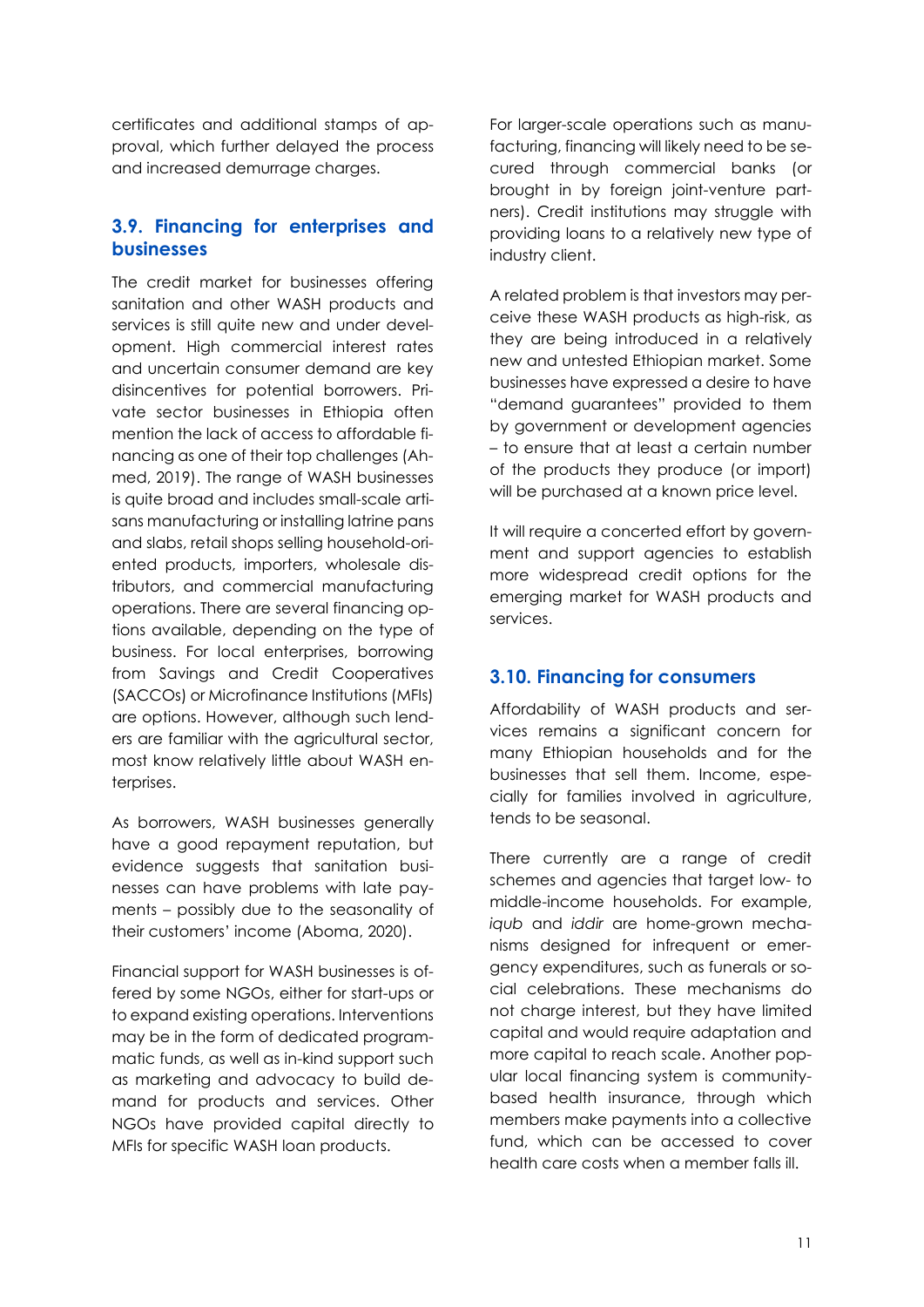Transform WASH has been working to establish Village Savings and Loan Associations (VSLAs) for household sanitation-related loans. The VSLA mechanism is a potentially viable consumer financing mechanism and has the advantage of also helping households save money. Scaling this up for large-scale sanitation financing would likely require much more supervision, training, and support.

Community-based initiatives, such as VSLAs, Savings and Internal Lending Communities (SILCs), and SACCOs offer the advantage of local credibility and relatively low interest or service charges. Evidence suggests that their sanitation loans have high repayment rates. However, these mechanisms require extensive training, management and supervisory systems which typically rely on NGO or other external resources for support.

Public and private MFIs are more professionally run with greater resources, but they tend to charge higher interest rates and be geographically limited to the highlands. Water.org has successfully worked with several MFIs to develop affordable household loans for WASH product purchases. <sup>19</sup> The loans have proven very popular - in less than one year, these MFIs disbursed loans totaling nearly ETB 19 million (\$560,000), reaching around 22,500 individuals. The loan repayment rate was 99.9% (Getnet, 2019).

WASH organizations working with banks and MFIs can now cite evidence from this successful microfinance effort to support their drive to increase the availability of suitable loan products. Yet financial institutions operating in the WASH sector acknowledge that there is still a lack of loanable funds from which WASH businesses can borrow.

MFIs and voluntary savings and loan schemes are generally unable to reach consumers at the lowest end of the economic spectrum. Since many of these households are also food-insecure, the Ministry of Agriculture established the "Productive Safety Net Program" (PSNP), which assists an estimated 8 million people (World Bank, 2017a). The Ministry of Health and development partners are advocating with the Ministry of Agriculture to explore options for including sanitation as part of the PSNP program as a way of reaching the very poor.<sup>20</sup>

Gender issues also come into play regarding uptake of WASH products and services, and financing. A study of cookstove purchases in northern Ethiopia found that women are far more interested and willing to pay for those products (Alem et al., 2018). Similarly, women are often responsible for household water and are often more conscious of water supply problems and more willing to pay for improved services (Bogale et al., 2012). The burden of not having access to improved sanitation or adequate hygiene facilities also tends to be felt more by women (and girls). It may therefore be advantageous to tailor WASH loan products and financing drives towards female consumers.

FMOH also acknowledges the need for affordable household financing for WASH and is working with commercial lending institutions to establish a class of bank loans targeting household sanitation, similar to what was done to increase the availability of credit for fertilizer purchases.

There are a wide range of consumer credit mechanisms in Ethiopia, and with support from WASH sector agencies there are MFIs which are now strengthening their focus on WASH. However, there is still a large, unmet need in this area.

<sup>19</sup> Metemamen, Vision Fund, and Specialized Financial and Promotional Institution.

<sup>20</sup> The fifth Productive Safety Net Program begins in 2021.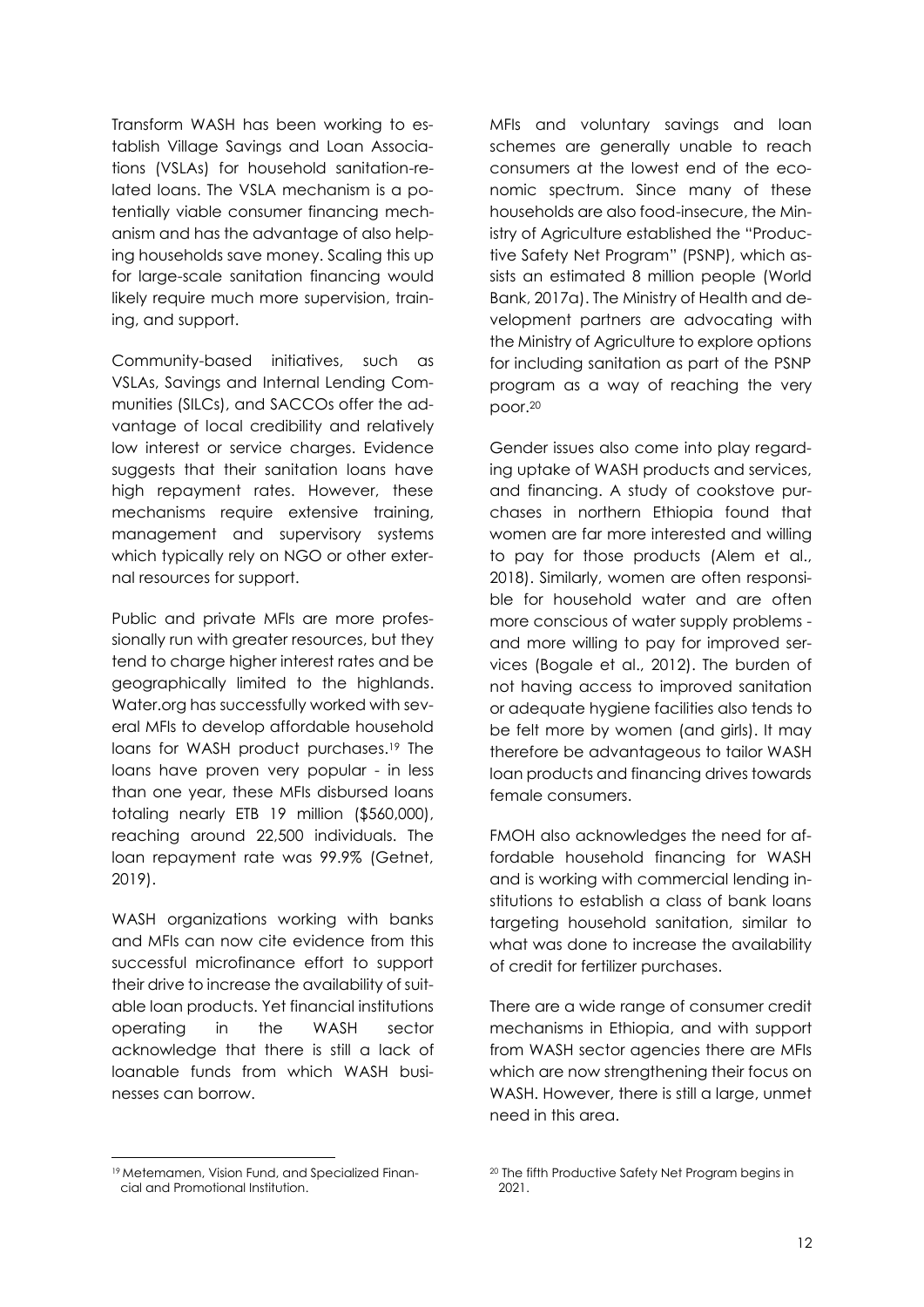### <span id="page-16-0"></span>**4. Conclusions and Recommendations**

Private sector sanitation and other WASH enterprises in Ethiopia have made exciting inroads in the past several years. They have introduced new household sanitation, safe water, and hygiene products to consumers, as well as starting new businesses and expanded existing ones. In so doing, they have created more employment opportunities and helped move the country toward universal access to basic WASH services. However, the size of most of these operations is still relatively small compared to the scale of the challenge. Businesses still face a number of market hurdles that can limit the growth and profitability of their operations, and which increase pricing and reduce availability for consumers.

Some of the challenges facing the WASH market are more general and affect the entire economy, and although they are beyond the scope of this study, nevertheless they are important and worth mentioning:

- Unreliable power supplies
- Unstable and costly internet and mobile phone network service
- Security concerns and road closures in some areas
- Inflation and depreciation of the Ethiopian Birr.

Experience with Transform WASH and other market-focused projects has revealed several more specific issues that, if addressed, could help strengthen and expand the private sector WASH market in the country. These are summarized below, along with regulatory and policy actions which might help address the issues.

**Access to foreign exchange currency.** The relative scarcity of Forex in Ethiopia makes acquiring it for importing raw and finished materials one of the most important challenges for many WASH businesses.

#### *Recommendations:*

- *Review foreign exchange operating guidelines and consider ways of making the application, queueing, and liquidation processes more accessible, accommodating and transparent.*
- *Encourage policy reforms that raise the priority of Forex access for socially oriented businesses in emerging markets such as WASH.*
- *Advocate for WASH products to be added to the list of "essential or priority goods," so that Forex is more readily allocated to businesses importing or manufacturing WASH goods.*

**Taxes and tariffs.** Steep import tariffs and a range of domestic taxes can greatly increase the cost of sanitation and other critical WASH products. This will lower overall demand – and place additional economic burdens on poor households.

#### *Recommendations:*

- *Complete ongoing research to understand the effects of lowering tariffs and taxes on sanitation products, including influence on consumer demand and on government revenues.<sup>21</sup>*
- *Review and revise classification of imported WASH products to ensure critical items can readily be imported.*
- *Review and revise import tariff and domestic tax rates and policies to ensure critical WASH products remain as affordable as possible. 22*

<sup>21</sup> Additional research has been planned by the Federal Ministry of Health and USAID Transform WASH to confirm the actual extent of this effect; however, it has been delayed by the 2020 COVID-19 pandemic response.

<sup>22</sup> This may require special attention to how VAT and withholding tax are applied, and whether small businesses are aware of the correct administrative processes related to these taxes.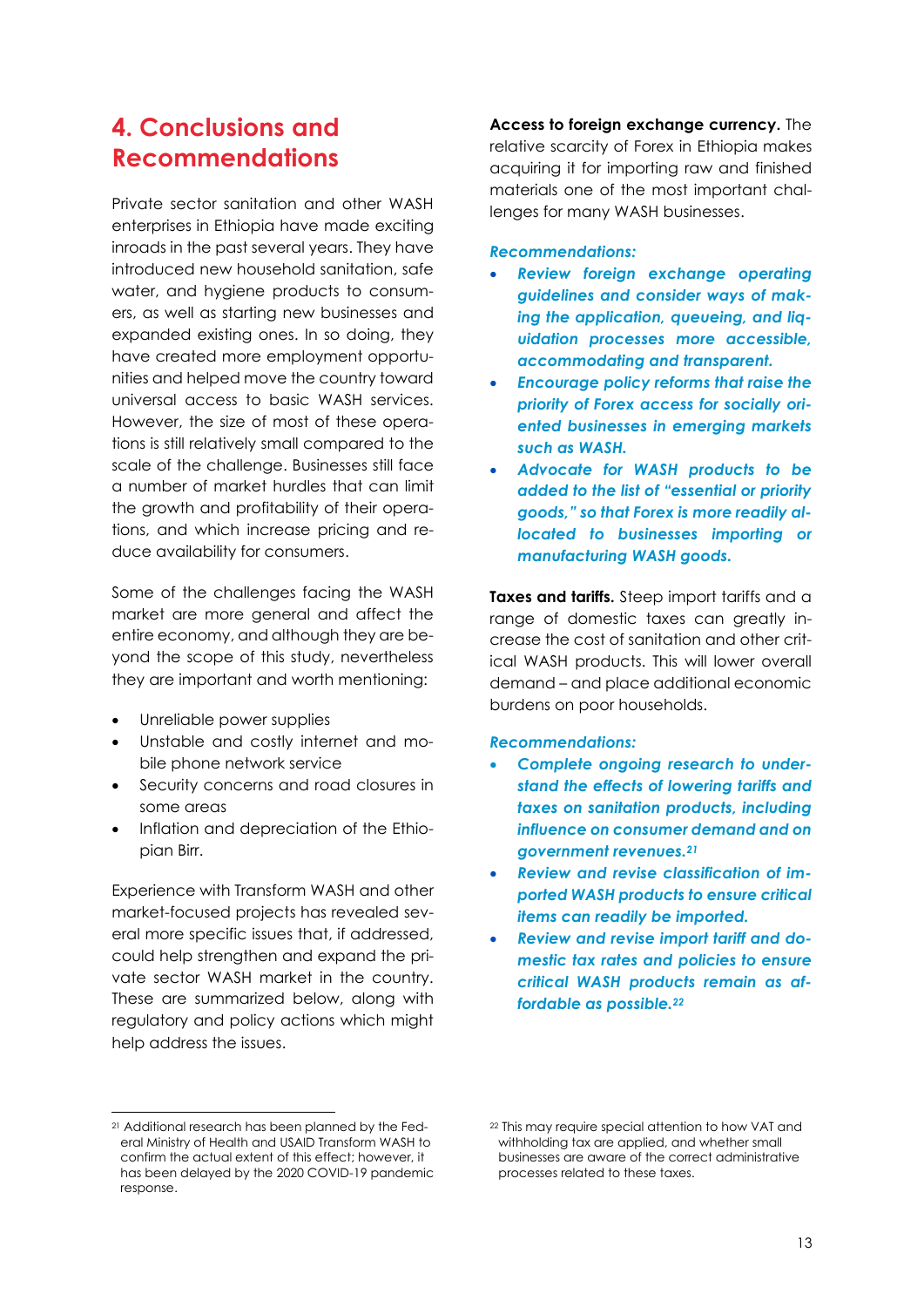**Encourage large-scale local production of key WASH products** through favorable start-up and related operating business regulatory reforms, to help encourage investment.

#### *Recommendations:*

- *Review Intellectual Property (IP) protection policies and enforcement mechanisms and enact reforms which encourage local manufacturing and introduction of new (patented) products to the Ethiopian market.*
- *Review importation policies for manufacturing equipment and reform (if needed) to simplify licensed production of WASH products in Ethiopia.*
- *Review (and reform as needed) startup business investment requirements to encourage more rapid growth of sanitation and other WASH businesses, and to stimulate local manufacturing of products which currently are imported.*
- *Strengthen the "income-generating activity" mechanism for registered NGOs, including providing relevant tax, investment, and other forms of relief to encourage greater use of this option by WASH-focused organizations.*
- *Provide a "social enterprise" registration option for appropriately qualified (WASH) businesses (and provide associated tax, investment, and permitting relief) to encourage expansion of these services to the poor.*

**Limited options for affordable financing.** WASH businesses and consumers lack access to affordable loans – which is holding back both household and commercial investment.

#### *Recommendations:*

• *Establish a class or classes of WASHfocused loan products at commercial banks and MFIs – and set appropriate* 

*service targets to accelerate the process.*

- *Review the range of household financing options and establish training, technical support, and capital financing programs to help scale up the most effective approaches.*
- *Encourage commercial and development banks to allocate dedicated capital for MFIs to establish loan products and programs tailored towards household WASH products and services.*
- *Advocate for the establishment of loan guarantee facilities that encourage financial institutions to provide WASH loans.*
- *Expand the PSNP or related poverty alleviation efforts to provide financial support or other incentives for economically-challenged households to acquire basic WASH services.*

**Address women's needs in the WASH marketplace.** Women have strong, demonstrated interest in improved WASH services, and can play an influential role in the market.

#### *Recommendations:*

• *Encourage private sector actors and finance institutions to design products, services, and financing mechanisms that are tailored for women.*

#### **Increase Ethiopian product certification**

**capacity.** Being able to test and certify WASH products such as water filters, water treatment chemicals, and others will eliminate the need to send such items out of the country for testing and should speed up the approval process.

#### *Recommendation:*

• *Support the establishment of efficient in-country WASH product testing and certification protocols and processes. 23*

<sup>23</sup> The primary agencies the work with include Ethiopian Food and Drug Authority and the Ministry of Trade and Industry.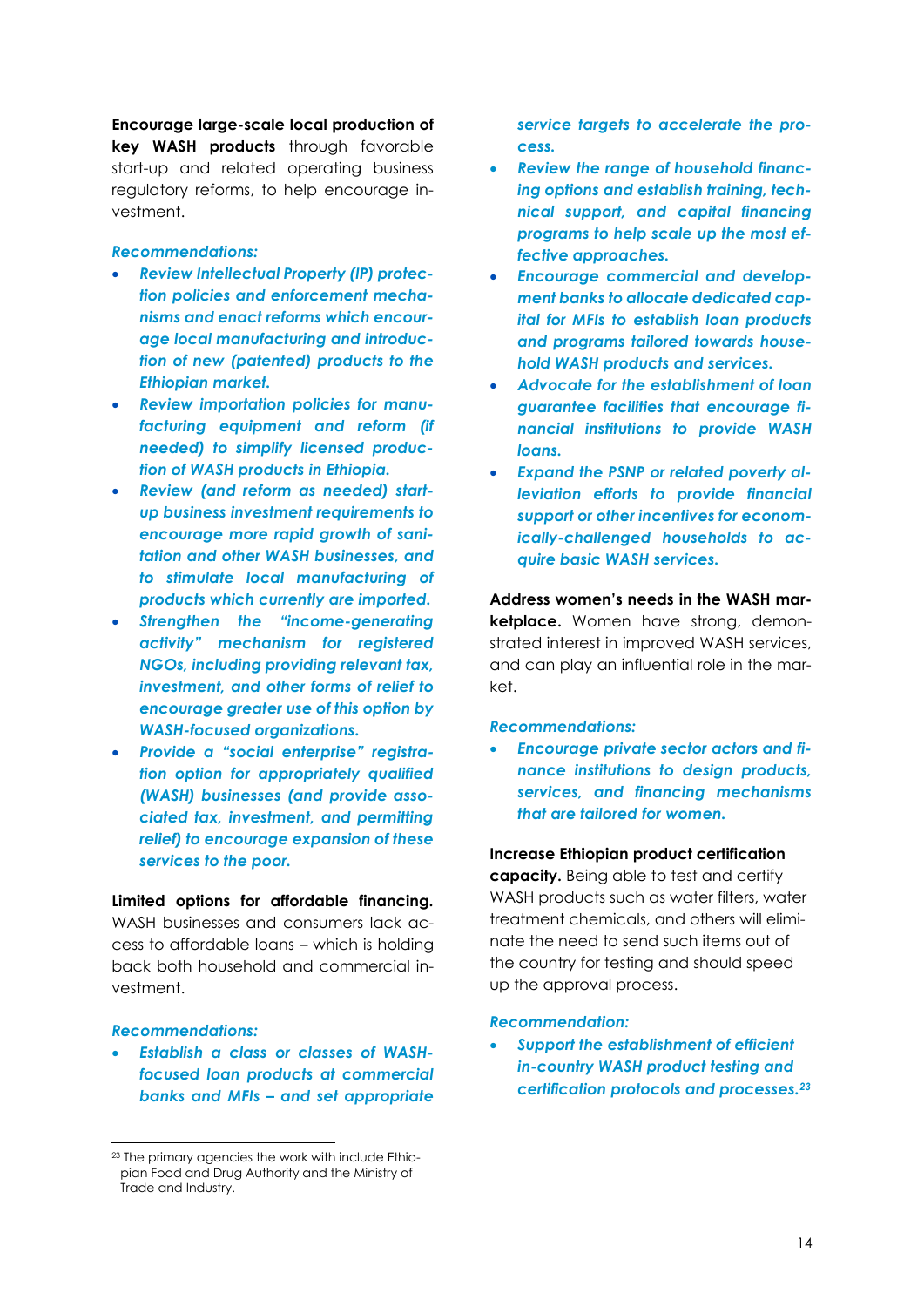#### **Intellectual property rights and protection.**

Stronger IP protection, as well as longer protection periods, could help encourage certain investors to introduce or innovate new WASH products and services in Ethiopia. This type of reform also would encourage local manufacturing of essential WASH products.

*Recommendations:* 

- *Encourage review of trademark and patent protection systems, and to make any needed reforms to ensure they are competitive both regionally and globally.*
- *Reforms might include issuing multiyear protections, ensuring joint-venture partners can retain certain IP protections, lengthening overall protection periods, and adequate enforcement.*

**Focus on existing entrepreneurs to expand the sanitation market.** Growth of the private sanitation market will likely be faster and more efficient if government encourages existing businesses to expand and add WASH products to their current portfolio, rather than trying to start new businesses from scratch. Strengthening the skill level of the workforce also will encourage investment.

#### *Recommendations:*

• *Review policies focused on encouraging unemployed youth to start sanitation businesses. Enact appropriate reforms and incentives to encourage existing businesses to expand into the sanitation/WASH marketplace.* 

- *Promote within the private sector the national Open Defecation Free campaign and the business opportunities it presents.*
- *Tailor and expand vocational training efforts (such as TVET colleges) to focus on building critical skills for the growing WASH economy.*

**Address the perceived risk of uncertain demand** for WASH products and services. Uncertainties in consumer demand, and certain entry barriers for WASH enterprises has elevated the perception of risk among businesses and investors. This can be alleviated in part through "guaranteed demand" or an initial order placement for new products and services. The government and its partners should consider providing guarantees of purchase quantities and/or pricing levels to lower the startup risks for local manufacturers or importers.

#### *Recommendations:*

- *Review experience and evidence regarding of demand guarantees in Ethiopia and the region and identify suitable approaches to address this concern.*
- *Establish effective business monitoring systems to track demand, sales, pricing, and other relevant data to help regulatory agencies to more effectively support and manage expansion of the WASH economy.*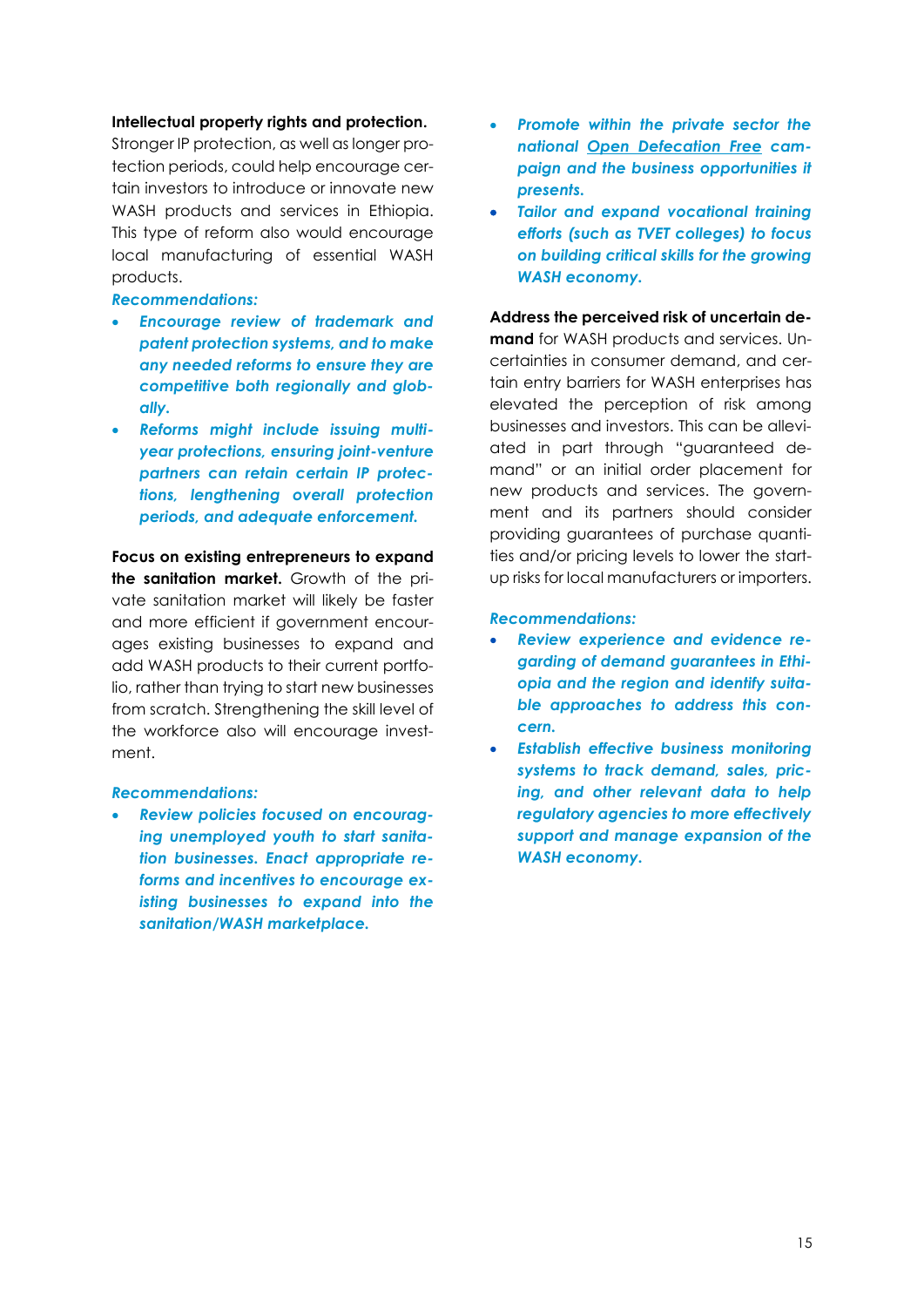## <span id="page-19-0"></span>**References**

Aboma, G., 2020. *Research on Enterprise and Household Sanitation Financing Options and Experience from the USAID Transform WASH Project*. Draft IRC research report (under prepublication review).

Ahmed, A., 2019. *A Homegrown Economic Reform Agenda: A Pathway to Prosperity.* Presentation from the Office of the Prime Minister. <https://pmo.gov.et/initiatives/>

Alem, Y., Hassen, S., and Köhlin, G., 2018. *Decision-making within the household: the role of autonomy and differences in preferences.* Working Paper in Economics No. 724. University of Gothenburg. School of Economics and Law, Department of Economics. [https://gupea.ub.gu.se/bitstream/2077/55804/1/gupea\\_2077\\_55804\\_1.pdf](https://gupea.ub.gu.se/bitstream/2077/55804/1/gupea_2077_55804_1.pdf)

Amsalu, Z., 2017. Demystifying ETHIOPIA: Repatriation of profit and capital – perception and *reality.* Ibex Frontier – Investment Advisory. [https://www.slideshare.net/ZekariasAmsalu-](https://www.slideshare.net/ZekariasAmsaluDubale/demystifying-ethiopia-profit-repatriation-perception-reality)[Dubale/demystifying-ethiopia-profit-repatriation-perception-reality](https://www.slideshare.net/ZekariasAmsaluDubale/demystifying-ethiopia-profit-repatriation-perception-reality)

Bogale, A., and Urgessa, B., 2012. *Households' Willingness to pay for improved rural water service provision: Application of contingent valuation method in Eastern Ethiopia.* Journal of Human Ecology, Vol. 38.

[https://www.researchgate.net/publication/267784459\\_Households'\\_Willing](https://www.researchgate.net/publication/267784459_Households)[ness\\_to\\_Pay\\_for\\_Improved\\_Rural\\_Water\\_Service\\_Provision\\_Application\\_of\\_Contingent\\_Valua](https://www.researchgate.net/publication/267784459_Households)tion Method in Eastern Ethiopia

British Council, 2017. *The state of social enterprise in Ethiopia.* [https://www.britishcouncil.org/sites/default/files/state\\_of\\_social\\_enterprise\\_in\\_ethiopia\\_brit](https://www.britishcouncil.org/sites/default/files/state_of_social_enterprise_in_ethiopia_british_council_final.pdf)[ish\\_council\\_final.pdf](https://www.britishcouncil.org/sites/default/files/state_of_social_enterprise_in_ethiopia_british_council_final.pdf)

Federal Democratic Republic of Ethiopia (FDRE), 1995. Proclamation concerning inventions, minor inventions and industrial designs, Proclamation No. 123/1995. <https://drive.google.com/file/d/0B-PWJGQ4tW-ubkRaTVFkR0FvNms/view>

Federal Democratic Republic of Ethiopia (FDRE), 2002. Turnover Tax Proclamation No. 308/2002.

[http://ethiopianchamber.com/Data/Sites/1/down](http://ethiopianchamber.com/Data/Sites/1/downloadables/tax%20laws/TURNOVER%20TAX%20PROCLAMATION%203082002.pdf)[loadables/tax%20laws/TURNOVER%20TAX%20PROCLAMATION%203082002.pdf](http://ethiopianchamber.com/Data/Sites/1/downloadables/tax%20laws/TURNOVER%20TAX%20PROCLAMATION%203082002.pdf)

Federal Democratic Republic of Ethiopia (FDRE), 2008. Turnover Tax (Amendment) Proclamation No. 611/2008.

[https://www.2merkato.com/images/downloads/proclamation\\_611\\_2008.pdf](https://www.2merkato.com/images/downloads/proclamation_611_2008.pdf)

Federal Democratic Republic of Ethiopia (FDRE), 2009. Charities and Societies Proclamation No. 621/2000.

<https://chilot.files.wordpress.com/2011/02/charities20and20societies20proclamation.pdf>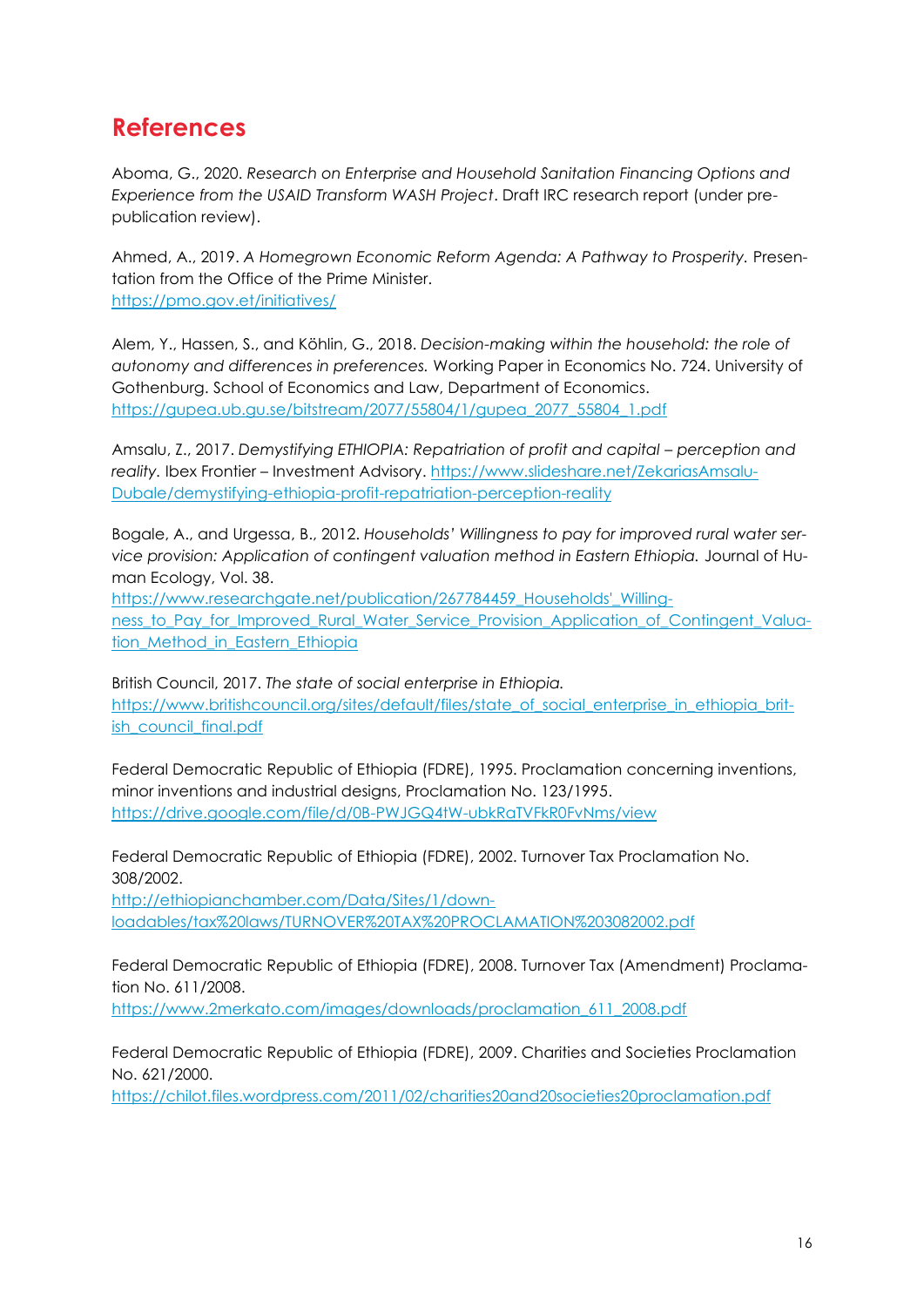Federal Democratic Republic of Ethiopia (FDRE), 2011. Federal Micro and Small Enterprises Development Agency Establish Council of Ministers Regulation No. 621/2000.

[http://www.mot.gov.et/by-category/-/asset\\_publisher/jzCt7vgBnStr/content/regulation-no-](http://www.mot.gov.et/by-category/-/asset_publisher/jzCt7vgBnStr/content/regulation-no-201-2011-federal-micro-and-small-enterprise-development-agency-establishment-council-of-ministers-regulation?inheritRedirect=false)[201-2011-federal-micro-and-small-enterprise-development-agency-establishment-council-of](http://www.mot.gov.et/by-category/-/asset_publisher/jzCt7vgBnStr/content/regulation-no-201-2011-federal-micro-and-small-enterprise-development-agency-establishment-council-of-ministers-regulation?inheritRedirect=false)[ministers-regulation?inheritRedirect=false](http://www.mot.gov.et/by-category/-/asset_publisher/jzCt7vgBnStr/content/regulation-no-201-2011-federal-micro-and-small-enterprise-development-agency-establishment-council-of-ministers-regulation?inheritRedirect=false)

Federal Democratic Republic of Ethiopia (FDRE), 2016. Income Tax Proclamation No. 979/2016.

[http://www.mor.gov.et/images/Documents/Proclamation/In](http://www.mor.gov.et/images/Documents/Proclamation/Income_tax/ITP_No__979_English_Version1.pdf)[come\\_tax/ITP\\_No\\_\\_979\\_English\\_Version1.pdf](http://www.mor.gov.et/images/Documents/Proclamation/Income_tax/ITP_No__979_English_Version1.pdf)

Federal Democratic Republic of Ethiopia (FDRE), 2019. *National ODF Campaign 2024.* Prepared by Ministry of Water, Irrigation and Energy, and Ministry of Health. [https://www.cmpethiopia.org/content/down](https://www.cmpethiopia.org/content/download/3975/16543/file/ODF%20Campaign%20Framework,%20Final.pdf)[load/3975/16543/file/ODF%20Campaign%20Framework,%20Final.pdf](https://www.cmpethiopia.org/content/download/3975/16543/file/ODF%20Campaign%20Framework,%20Final.pdf)

Federal Democratic Republic of Ethiopia (FDRE), 2020. Investment Proclamation No. 1180/2020.

<https://chilot.me/wp-content/uploads/2020/04/INVESTMENT-PROCLAMATION.pdf>

Getnet, T., 2019. *Accessing safe water*. Capital. <https://www.capitalethiopia.com/interview/accessing-safe-water/>

Haile, Dr. D., Yohannes, E., Mekonen, E., Merawi, H., Tariku, M., Tafesse, R., and Hailu, S., 2018. *Doing Business in Ethiopia.* Thomson Reuters.

[https://uk.practicallaw.thomsonreuters.com/w-016-1313?transitionType=Default&context-](https://uk.practicallaw.thomsonreuters.com/w-016-1313?transitionType=Default&contextData=(sc.Default)&firstPage=true&bhcp=1#co_anchor_a187931)[Data=\(sc.Default\)&firstPage=true&bhcp=1#co\\_anchor\\_a187931](https://uk.practicallaw.thomsonreuters.com/w-016-1313?transitionType=Default&contextData=(sc.Default)&firstPage=true&bhcp=1#co_anchor_a187931)

JMP, 2017. *Progress on drinking water, sanitation, and hygiene: 2017 update and SDG baselines.* New York: United Nations Children's Fund (UNICEF) and World Health Organization (WHO).

[https://apps.who.int/iris/bitstream/handle/10665/258617/9789241512893-eng.pdf;jses](https://apps.who.int/iris/bitstream/handle/10665/258617/9789241512893-eng.pdf;jsessionid=4E819F761A83F9D8D35C146A4F1028B1?sequence=1)[sionid=4E819F761A83F9D8D35C146A4F1028B1?sequence=1](https://apps.who.int/iris/bitstream/handle/10665/258617/9789241512893-eng.pdf;jsessionid=4E819F761A83F9D8D35C146A4F1028B1?sequence=1)

Kebede, A, 2019. *Should Sanitation be Taxed*? Addis Ababa: IRC WASH/USAID Transform WASH. <https://www.ircwash.org/resources/should-sanitation-be-taxed>

Lloyd, J. and Teshome, B., 2018. *Business Environment Reform Facility: Foreign exchange allocation and access for businesses in Ethiopia.* UKAID. [https://assets.publishing.service.gov.uk/me-](https://assets.publishing.service.gov.uk/media/5c90aa9240f0b633fc95f6d4/BERF_Ethiopia_Foreign_Exchange_for_Businesses_.pdf)

[dia/5c90aa9240f0b633fc95f6d4/BERF\\_Ethiopia\\_Foreign\\_Exchange\\_for\\_Businesses\\_.pdf](https://assets.publishing.service.gov.uk/media/5c90aa9240f0b633fc95f6d4/BERF_Ethiopia_Foreign_Exchange_for_Businesses_.pdf)

National Bank of Ethiopia, 2017. *Directive No. FXD/46/2017.* [https://www.2merkato.com/images/downloads/directive\\_fxd\\_46\\_2017.pdf](https://www.2merkato.com/images/downloads/directive_fxd_46_2017.pdf)

Patton, A., 2018. A collective voice for social enterprise in Ethiopia. Pioneers Post (British Council). [https://www.pioneerspost.com/news-views/20180618/collective-voice-social-enter](https://www.pioneerspost.com/news-views/20180618/collective-voice-social-enterprise-ethiopia)[prise-ethiopia](https://www.pioneerspost.com/news-views/20180618/collective-voice-social-enterprise-ethiopia)